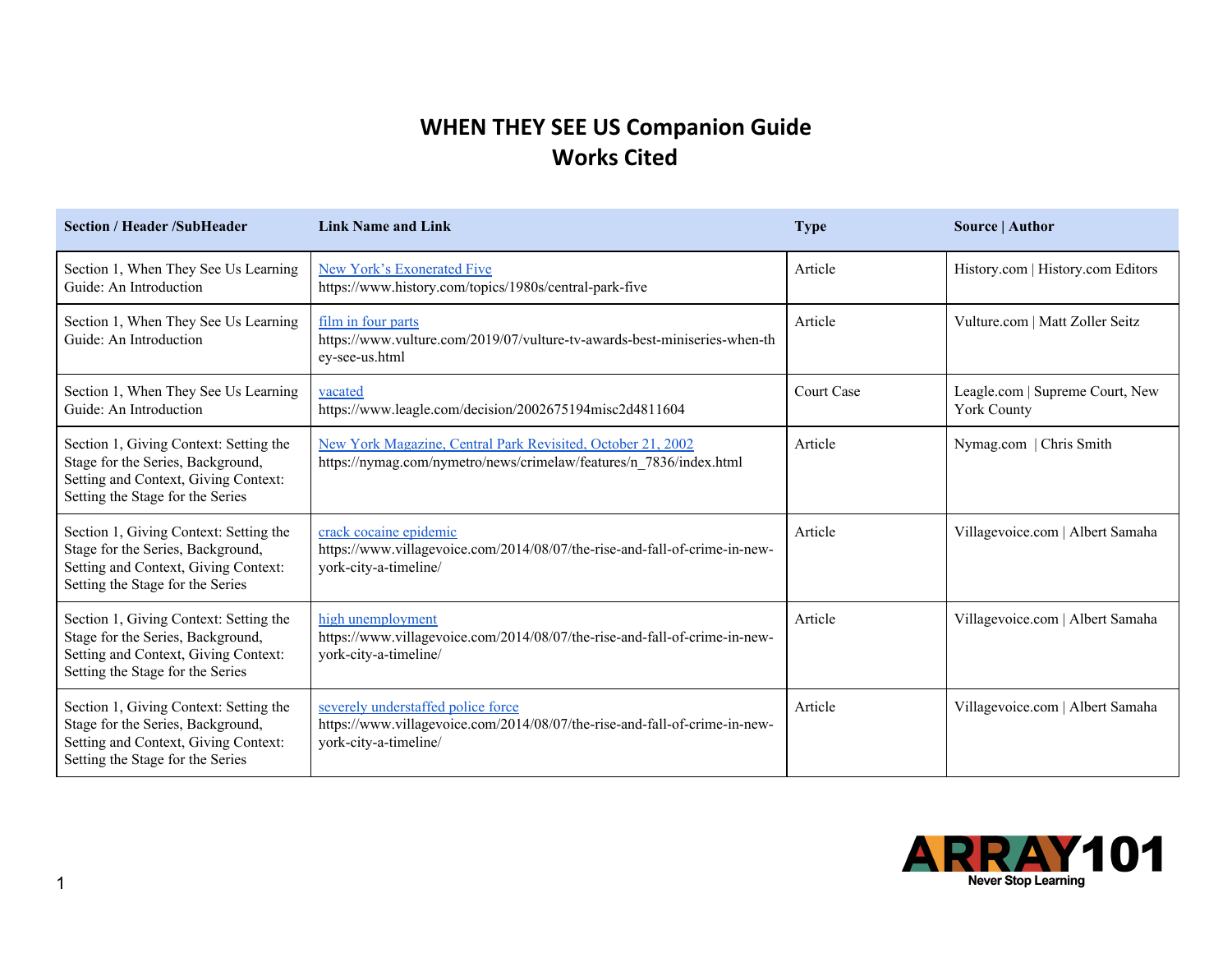| Section 1, Giving Context: Setting the<br>Stage for the Series, Background,<br>Setting and Context, Giving Context:<br>Setting the Stage for the Series | "You give us 22 minutes, we'll give you a homicide."<br>https://nypost.com/2017/12/13/the-reign-of-terror-when-murder-was-king-of-<br>new-york-in-the-80s-and-90s/ | Article      | Nypost.com   Larry Celona and<br><b>Bruce Golding</b>               |
|---------------------------------------------------------------------------------------------------------------------------------------------------------|--------------------------------------------------------------------------------------------------------------------------------------------------------------------|--------------|---------------------------------------------------------------------|
| Section 1, Giving Context: Setting the<br>Stage for the Series, Background,<br>Setting and Context, Criminalization<br>and Inequity                     | <b>U.S. Department of Justice</b><br>https://www.bjs.gov/content/pub/pdf/p17.pdf                                                                                   | Report       | Bjs.gov   Jennifer Bronson and E.<br>Ann Carson                     |
| Section 1, Giving Context: Setting the<br>Stage for the Series, Background,<br>Setting and Context, Criminalization<br>and Inequity                     | report from The Stanford Center on Poverty and Inequality.<br>https://www.themarshallproject.org/documents/4316517-Pettit-Sykes-2017-i<br>ncarceration-report      | Report       | Themarshallproject.org   Becky<br>Pettit and Bryan Sykes            |
| Section 1, Giving Context: Setting the<br>Stage for the Series, Background,<br>Setting and Context, Criminalization<br>and Inequity                     | <b>Professor Nina Moore</b><br>https://www.c-span.org/video/?324425-1/the-political-roots-racial-tracking-a<br>merican-criminal-justice                            | Video        | c-span.org   Nina Moore                                             |
| Section 1, Giving Context: Setting the<br>Stage for the Series, Background,<br>Setting and Context, Power and<br>Positionality                          | Power is neither positive nor negative<br>https://www.psychologytoday.com/us/blog/the-human-experience/200904/pe<br>rsonal-power                                   | Article      | psychologytoday.com   Robert W<br>Firestone                         |
| Section 1, Giving Context: Setting the<br>Stage for the Series, Background,<br>Setting and Context, Power and<br>Positionality                          | prosecutors<br>https://www.youtube.com/watch?v=H1fvr9rGgSg                                                                                                         | Video        | youtube.com   Adam Foss                                             |
| Section 1, Giving Context: Setting the<br>Stage for the Series, Background,<br>Setting and Context, Power and<br>Positionality                          | brief published by New York's Vera Institute of Justice<br>https://www.vera.org/publications/for-the-record-unjust-burden                                          | <b>Brief</b> | Vera.org   Elizabeth Kai Hinton,<br>LeShae Henderson and Cindy Reed |
| Section 1, Giving Context: Setting the<br>Stage for the Series, Background,<br>Setting and Context, Humanity                                            | "enforce the law, preserve peace, protect the people, reduce fear"<br>https://www1.nyc.gov/site/nypd/about/about-nypd/mission.page                                 | Website      | Nyc.gov   New York City Police<br>Department                        |

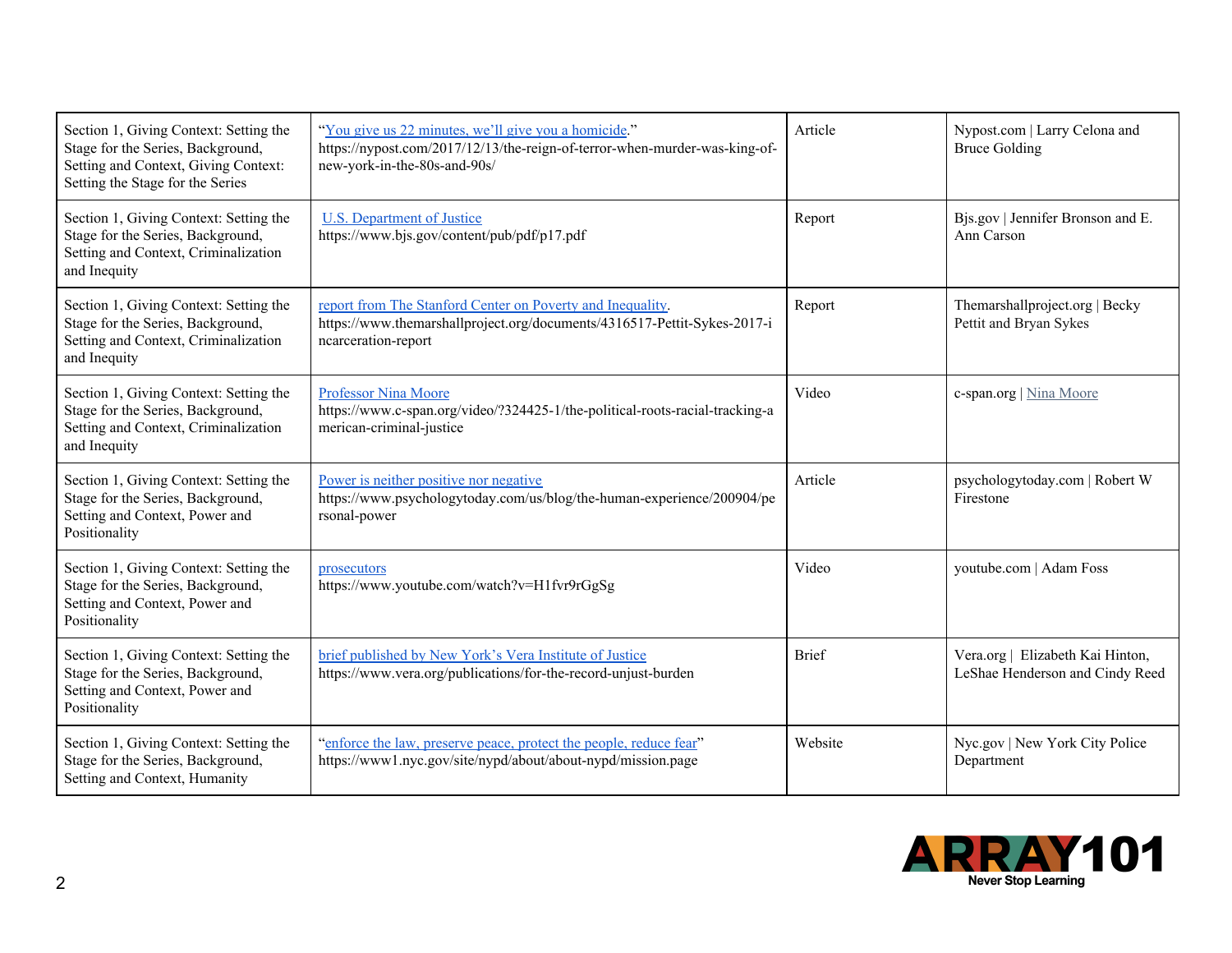| Section 1, Part One - Lesson Plan                           | certain individual rights<br>https://www.aclu.org/know-your-rights/                                                                                              | Website        | Aclu.org   American Civil Liberties<br>Union                               |
|-------------------------------------------------------------|------------------------------------------------------------------------------------------------------------------------------------------------------------------|----------------|----------------------------------------------------------------------------|
| Section 1, Part One - Lesson Plan                           | learn how to detect media bias.<br>https://www.adfontesmedia.com/more-educator-materials/?v=402f03a963ba                                                         | Videos         | Adfontesmedia.com   Ad Fontes<br>Media, Inc.                               |
| Section 1, Episode One Recap,<br>Activity, Class Discussion | <b>American Civil Liberties Union</b><br>https://www.aclu.org/know-your-rights/stopped-by-police/                                                                | Website        | Aclu.org   American Civil Liberties<br>Union                               |
| Section 1, Episode One Recap,<br>Activity, Class Discussion | If you are stopped by the police in public<br>https://www.youtube.com/watch?time_continue=14&v=20Z9fRrAXgo                                                       | Video          | Youtube.com   THE D.R.E.A.M.<br>RING and American Civil Liberties<br>Union |
| Section 1, Episode One Recap,<br>Activity, Class Discussion | If you are arrested or detained<br>https://www.youtube.com/watch?v=gEMslXo 3Ig                                                                                   | Video          | Youtube.com   American Civil<br>Liberties Union                            |
| Section 1, Episode One Recap,<br>Activity, Class Discussion | If the police are at your door<br>https://www.rewire.org/rights-police-at-your-door/                                                                             | Article        | Rewire.org   Taylor Hartman                                                |
| Section 1, Episode One Recap,<br>Activity, Class Discussion | If you observe what seems to be an abuse of power by the police<br>https://www.justice.gov/crt/addressing-police-misconduct-laws-enforced-dep<br>artment-justice | Website        | Justice.gov   U.S. Department of<br>Justice                                |
| Section 1, Episode One Recap,<br>Activity, Digging Deeper   | Winning Justice: The Prosecutor Project, powered by Color of Change<br>https://www.winningjustice.org/                                                           | Website        | Winningjustice.org   Color Of Change                                       |
| Section 1, Episode One Recap,<br>Activity, Digging Deeper   | Know Your Rights Camp Resource Guide (scroll to bottom)<br>https://www.knowyourrightscamp.com/new-orleans                                                        | Resource guide | Knowyourrightscamp.com   Know<br>Your Rights Camp                          |
| Section 1, Episode One Recap,<br>Activity, Digging Deeper   | The New Jim Crow Study Guide by Michelle Alexander<br>https://newjimcrow.com/                                                                                    | Website        | Newjimcrow.com   Veterans of Hope                                          |
| Section 1, Episode One Recap,<br>Activity, Digging Deeper   | The Bi-lingual Courtroom<br>https://press.uchicago.edu/ucp/books/book/chicago/B/bo26032821.html                                                                  | <b>Book</b>    | Press.uchicago.edu   Susan<br>Berk-Seligson                                |
| Section 1, Episode One Recap,<br>Activity, Digging Deeper   | Americans with Disabilities Act and Law Enforcement<br>https://www.ada.gov/q%26a law.htm                                                                         | FAQ            | Ada.gov   Department of Justice                                            |

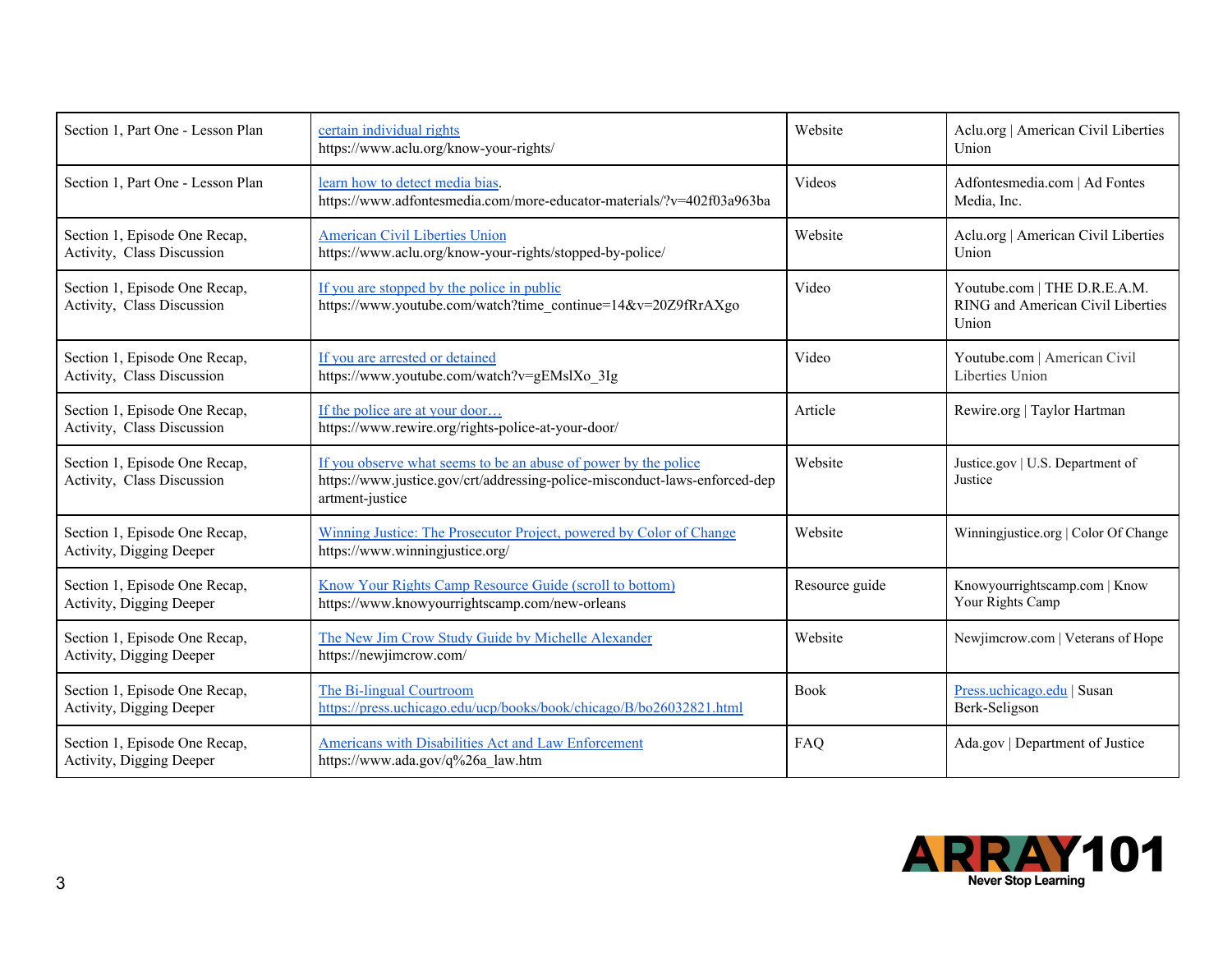| Section 1, Episode One Recap,<br>Activity, Digging Deeper | <b>ACLU</b> - Deaf and Police Interaction<br>https://www.youtube.com/watch?v=pAvewviVwjY                                          | Video                            | Youtube.com   American Civil<br>Liberties Union                                                                                             |
|-----------------------------------------------------------|-----------------------------------------------------------------------------------------------------------------------------------|----------------------------------|---------------------------------------------------------------------------------------------------------------------------------------------|
| Section 1, Episode One Recap,<br>Activity, Digging Deeper | <b>ACLU - Immigrants and Residents' Rights</b><br>https://www.aclu-md.org/en/know-your-rights/immigrants-and-residents-righ<br>ts | Resource list                    | aclu-md.org   American Civil<br>Liberties Union                                                                                             |
| Section 1, Activity Two, Objective                        | learn how to detect media bias<br>https://www.adfontesmedia.com/more-educator-materials/?v=402f03a963ba                           | Video                            | Adfontesmedia.com   Ad Fontes<br>Media, Inc.                                                                                                |
| Section 1, Activity Two, Reflective<br>Questions          | systems of racial and social control<br>https://eji.org/news/history-racial-injustice-race-and-criminal-justice/                  | Article                          | Eji.org   Equal Justice Initiative                                                                                                          |
| Section 1, Activity Two, Disrupting<br>Injustice          | 23% of America's 8th graders are proficient in social studies,<br>https://www.nationsreportcard.gov/                              | Data Report                      | Nationsreportcard.gov   National<br>Assessment of Educational Progress                                                                      |
| Section 1, Activity Two, Digging<br>Deeper                | Lesson Plan: Decoding Media Bias, PBS<br>https://www.pbs.org/newshour/extra/lessons-plans/decoding-media-bias-less<br>on-plan/    | Lesson Plan                      | pbs.org   PBS NewsHour Extra                                                                                                                |
| Section 1, Activity Two, Digging<br>Deeper                | Making Sense of the News: News Literacy Lessons for Digital Citizens<br>https://www.coursera.org/learn/news-literacy              | Online Course - free to<br>audit | Coursera.org   Masato Kajimoto,<br>Anne Kruger, Jonathan Anzalone,<br>Richard Hornik, Howard Schneider,<br>Steven Reiner, Michael A. Spikes |
| Section 1, Activity Two, Digging<br>Deeper                | Reliability of Sources by East Michigan University<br>https://www.emich.edu/library/help/tutorials/assets/reliability/index.html  | Presentation                     | emich.edu   Eastern Michigan<br>University                                                                                                  |
| Section 1, Activity Two, Digging<br>Deeper                | News Literacy Project - News Lit Quiz<br>https://newslit.org/get-smart/how-news-literate-are-you-quiz/                            | Quiz                             | Newslit.org   The News Literacy<br>Project                                                                                                  |
| Section 1, Activity Two, Digging<br>Deeper                | <b>News Literacy Project - Resources for Educators</b><br>https://newslit.org/educators/                                          | Media Literacy<br>Resources      | Newslit.org   The News Literacy<br>Project                                                                                                  |
| Section 1, Activity Two, Digging<br>Deeper                | The Center For Racial Justice - Race Reporting Guide<br>https://www.raceforward.org/reporting-guide                               | Race Reporting Guide             | Raceforward.org   Race Forward                                                                                                              |
| Section 1, Additional Links                               | Social Justice Poetry:<br>https://www.splitthisrock.org/poetry-database                                                           | Poetry Database                  | Splitthisrock.org   Split This Rock                                                                                                         |

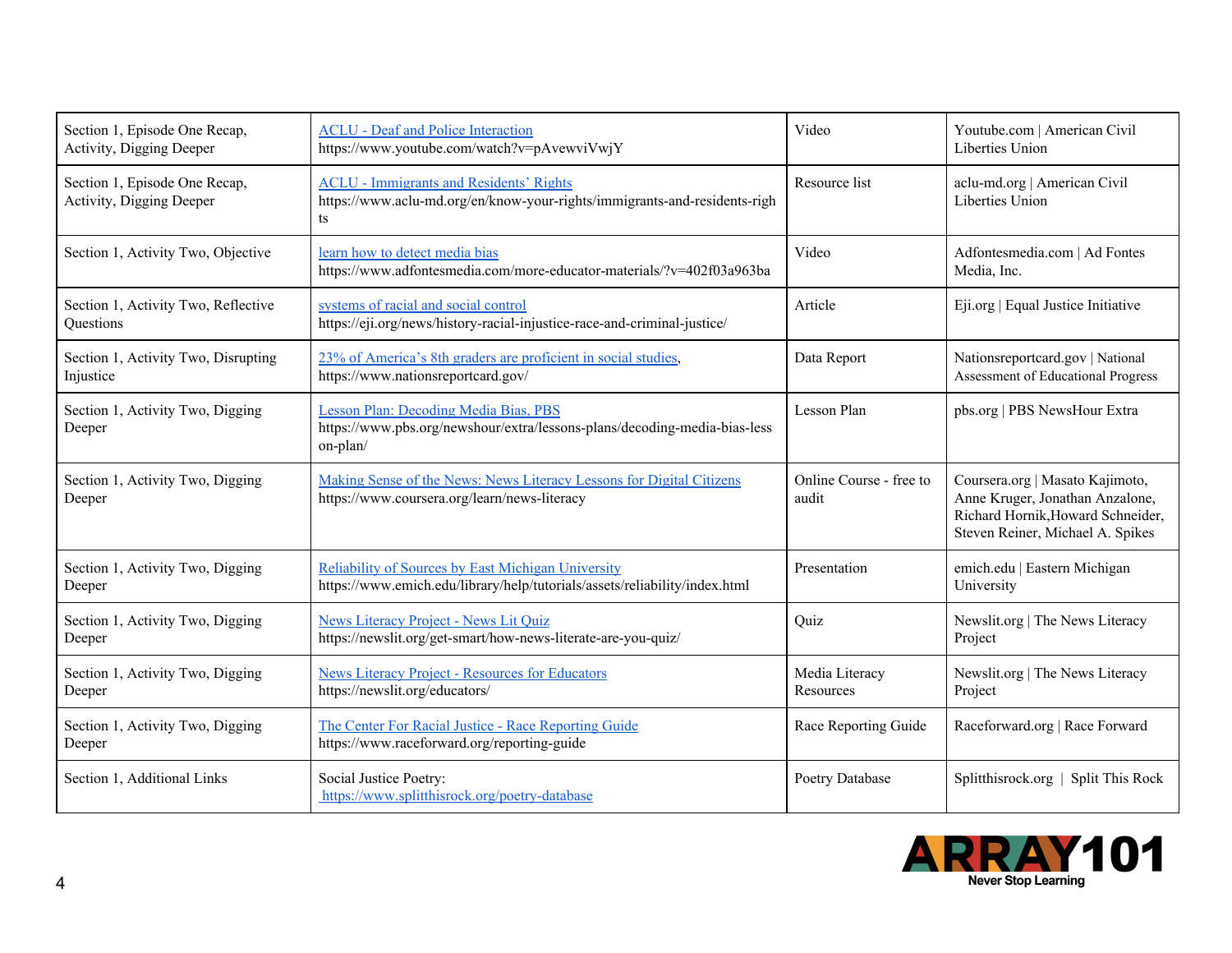| Section 1, Additional Links                                                     | Wakelet, reviewed here<br>https://www.teachersfirst.com/single.cfm?id=17619                                                                                                                | Teacher Resource -<br>Content Aggragator for<br>Students | Teachersfirst.com   The Source for<br>Learning                                      |
|---------------------------------------------------------------------------------|--------------------------------------------------------------------------------------------------------------------------------------------------------------------------------------------|----------------------------------------------------------|-------------------------------------------------------------------------------------|
| Section 1, Additional Links                                                     | Anchor, reviewed here<br>https://www.teachersfirst.com/single.cfm?id=17930                                                                                                                 | Teacher Resource -<br><b>Student Podcast Site</b>        | Teachersfirst.com   The Source for<br>Learning                                      |
|                                                                                 | people of color in the criminal justice system.<br>https://njdc.info/wp-content/uploads/2016/10/2017-Henning-Race-Paternalis<br>m-and-the-Right-to-Counsel.pdf                             | Report                                                   | Njdc.info   Kristin Henning                                                         |
| Section 2, PART TWO - Lesson Plan,<br>Learning Objectives                       | Juveniles are afforded different rights, depending on the state where they<br>live.<br>https://www.pbs.org/wgbh/pages/frontline/shows/juvenile/stats/juvvsadult.ht<br>ml                   | Report                                                   | Pbs.org   Adapted from Office of<br>Juvenile Justice and Delinquency<br>Prevention. |
| Section 2, PART TWO - Lesson Plan,<br>Learning Objectives                       | music is used to express connections to freedom and power, as well as<br><b>SOFFOW</b><br>https://www.refinery29.com/en-us/2019/05/234062/when-they-see-us-soundt<br>rack-moon-river-cover | Article                                                  | Refinery29.com   Ariana<br><b>Brockington</b>                                       |
| Section 2, PART TWO - Lesson Plan,<br>Episode Recap                             | Donald Trump spends \$85,000 on four full-page ads in city papers<br>https://time.com/5597843/central-park-five-trump-history/                                                             | Article                                                  | Time.com   Olivia B. Waxman                                                         |
| Section 2, PART TWO - Lesson Plan,<br>Episode Recap                             | bail system<br>https://njdc.info/our-work/juvenile-bail-reform/                                                                                                                            | Report                                                   | Njdc.info   National Juvenile<br>Defender Center                                    |
| Section 2, PART TWO - Lesson Plan,<br>Activity One, Objective                   | juvenile justice system<br>https://www.baltimoresun.com/opinion/op-ed/bs-ed-op-0624-children-rights-<br>20190620-story.html                                                                | Article                                                  | Baltimoresun.com   James L. Dold                                                    |
| Section 2, PART TWO - Lesson Plan,<br><b>Activity One, Reflection Questions</b> | Miranda Rights<br>https://criminal.findlaw.com/criminal-rights/miranda-rights-and-the-fifth-am<br>endment.html                                                                             | Article                                                  | Criminal.findlaw.com   FindLaw<br><b>Editors and Legal Writers</b>                  |
| Section 2, PART TWO - Lesson Plan,<br>Activity One, Class Discussion            | gave statements<br>https://jlc.org/news/demand-humanity-when-they-see-us-and-police-coercion<br>-black-youth-language-and-learning                                                         | <b>Blog Post</b>                                         | Jlc.org   Jessica Feierman and<br>Shameka Stanford                                  |

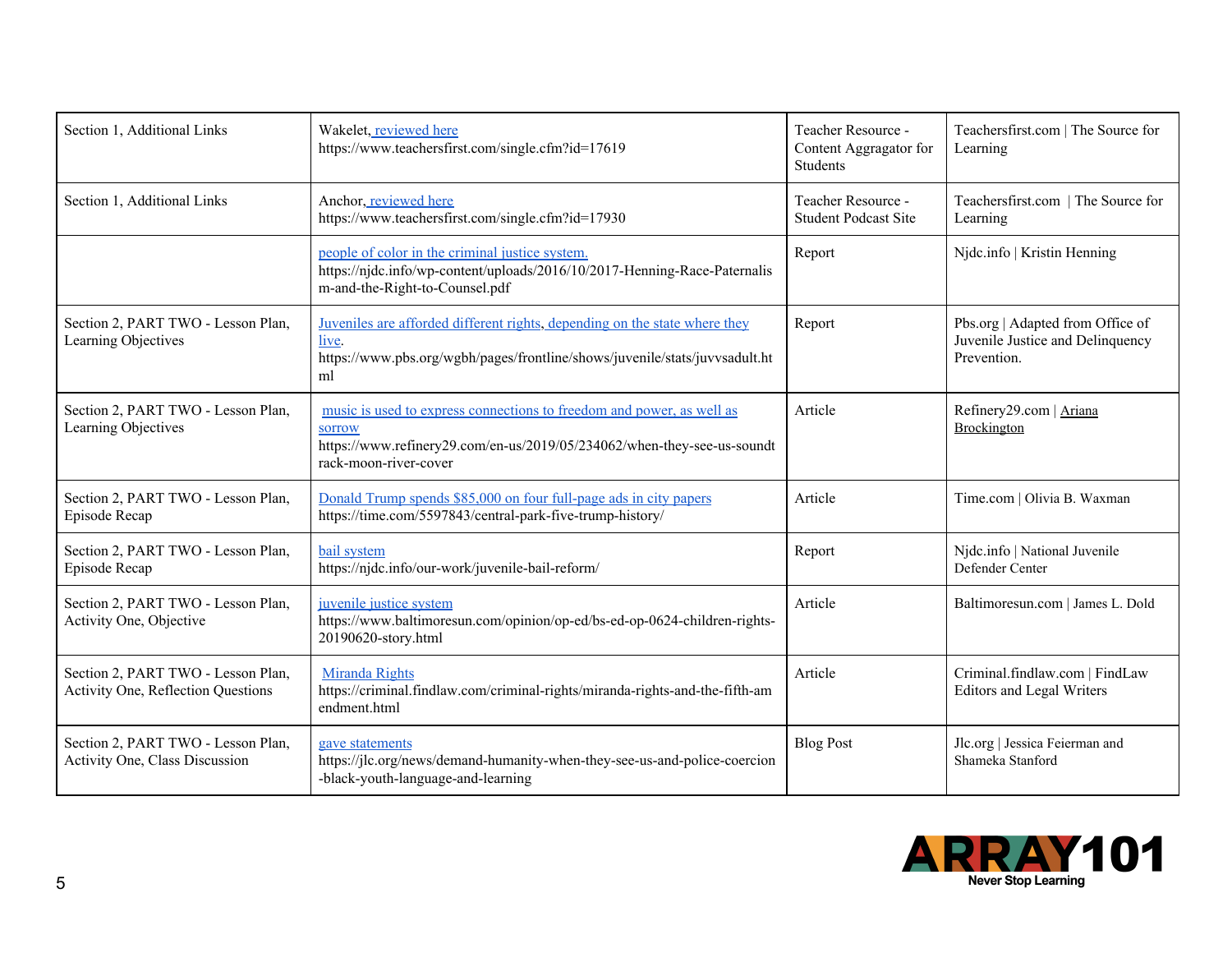| Section 2, PART TWO - Lesson Plan,<br>Activity One, Class Discussion            | How are the goals different?<br>https://youth.gov/youth-topics/juvenile-justice                                                                                                   | Resource list | Youth.gov   Interagency Working<br>Group on Youth Programs                          |
|---------------------------------------------------------------------------------|-----------------------------------------------------------------------------------------------------------------------------------------------------------------------------------|---------------|-------------------------------------------------------------------------------------|
| Section 2, PART TWO - Lesson Plan,<br>Activity One, Class Discussion            | How are the proceedings different?<br>https://www.pbs.org/wgbh/pages/frontline/shows/juvenile/stats/juvvsadult.ht<br>ml                                                           | Resource      | Pbs.org   Adapted from Office of<br>Juvenile Justice and Delinquency<br>Prevention. |
| Section 2, PART TWO - Lesson Plan,<br>Activity One, Class Discussion            | What are the verdicts called?<br>https://www.law.uh.edu/center4clp/downloads/collateralconsequences_youth<br>_eng.pdf                                                             | Resource      | University of Houston   Center for<br>Children, Law & Policy                        |
| Section 2, PART TWO - Lesson Plan,<br>Activity One, Class Discussion            | What's the difference in probation and parole<br>https://njdc.info/juvenile-court-terminology/                                                                                    | Glossary      | Njdc.ino   National Juvenile Defender<br>Center                                     |
| Section 2, PART TWO - Lesson Plan,<br>Activity One, Digging Deeper              | <b>ACLU - Juvenile Justice</b><br>https://www.aclu.org/issues/juvenile-justice                                                                                                    | Resource      | Aclu.org   American Civil Liberties<br>Union                                        |
| Section 2, PART TWO - Lesson Plan,<br>Activity One, Digging Deeper              | Real Life Real Issues: Juvenile Justice, PBS<br>https://www.pbs.org/video/real-life-real-issues-juvenile-justice-exesbb/                                                          | Video         | Pbs.org   Public Broadcasting Service                                               |
| Section 2, PART TWO - Lesson Plan,<br>Activity One, Digging Deeper              | Constitutional Rights For Juvenile Defendants, Justia<br>https://www.justia.com/criminal/offenses/other-crimes/juvenile-crimes/consti<br>tutional-rights-for-juvenile-defendants/ | Resource      | Justia.com   Justia                                                                 |
| Section 2, PART TWO - Lesson Plan,<br>Activity One, Digging Deeper              | Children In Prison, Juvenile Law Center<br>https://jlc.org/children-prison                                                                                                        | Website       | Jlc.org   Juvenile Law Center                                                       |
| Section 2, PART TWO - Lesson Plan,<br>Activity One, Digging Deeper              | Juvenile Court Terminology, National Juvenile Defender Center<br>https://njdc.info/juvenile-court-terminology/                                                                    | Glossary      | Njdc.info   National Juvenile<br>Defender Center                                    |
| Section 2, PART TWO - Lesson Plan,<br>Activity One, Digging Deeper              | <b>Equity Project - Ensuring Fairness And Respect For LGBT Youth In Juvenile</b><br>Delinquency<br>http://www.equityproject.org/                                                  | Report        | Equityproject.org   The Equity<br>Project                                           |
| Section 2, PART TWO - Lesson Plan,<br><b>Activity Two, Reflection Questions</b> | <b>African American story</b><br>http://www.pbs.org/mercy-street/blogs/mercy-street-revealed/songs-of-surviv<br>al-and-songs-of-freedom-during-slavery/                           | <b>Blog</b>   | Pbs.com   Kenyatta D. Berry                                                         |

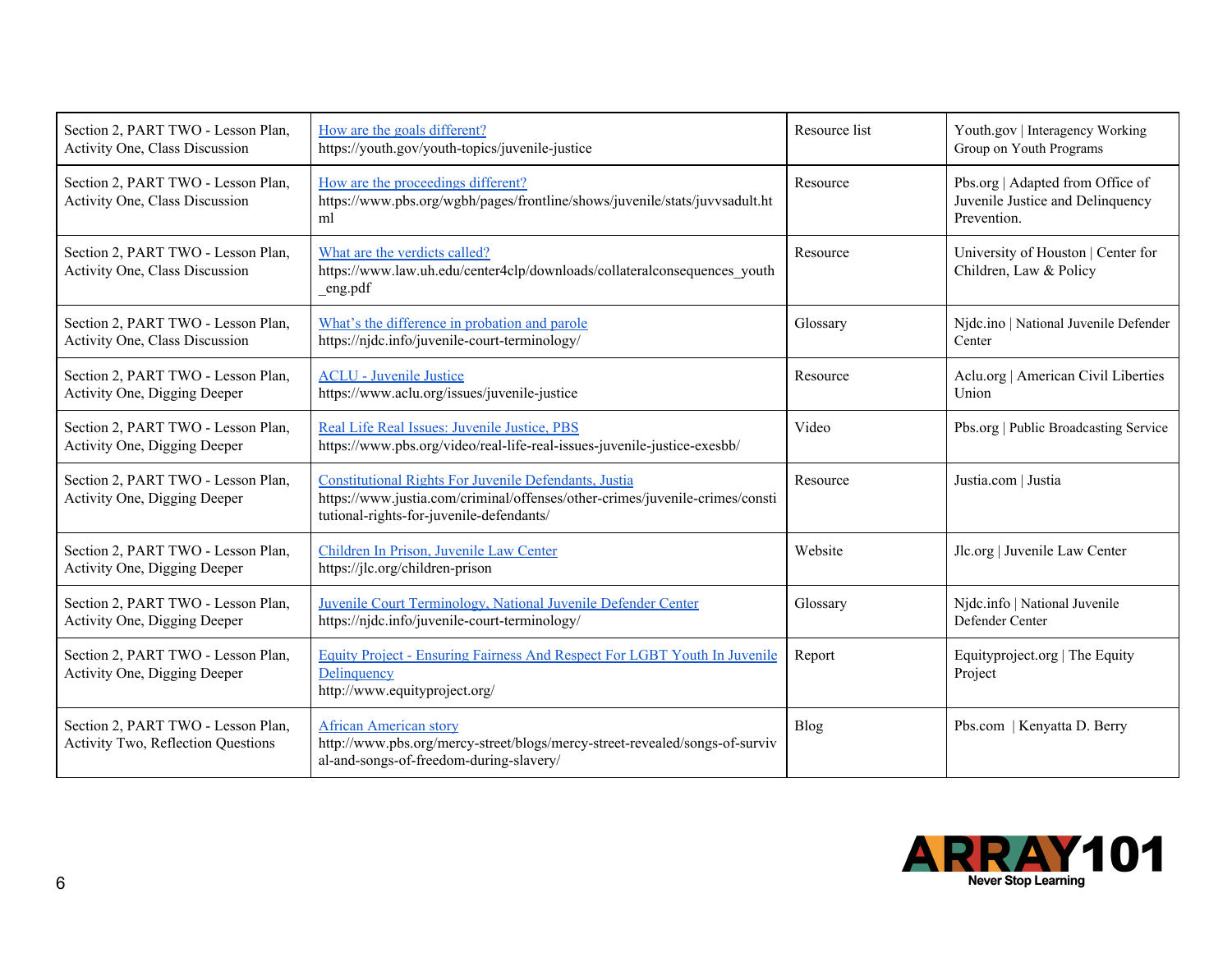| Section 2, PART TWO - Lesson Plan,<br><b>Activity Two, Reflection Questions</b> | Jazz<br>http://kenburns.com/films/jazz-2/                                                                                                                                                                                                                                                                       | Film           | Kenburns.com   Ken Burns                                                    |
|---------------------------------------------------------------------------------|-----------------------------------------------------------------------------------------------------------------------------------------------------------------------------------------------------------------------------------------------------------------------------------------------------------------|----------------|-----------------------------------------------------------------------------|
| Section 2, PART TWO - Lesson Plan,<br>Activity Two, Reflection Questions        | Same message; different song.<br>https://www.si.edu/spotlight/african-american-music/roots-of-african-americ<br>an-music                                                                                                                                                                                        | Resource       | Si.edu   Smithsonian Music                                                  |
| Section 2, PART TWO - Lesson Plan,<br><b>Activity Two, Class Discussions</b>    | The filmmaker uses the power of music and lyrics to not only set the time<br>and tone of the series but also to layer elements of hope, tragedy and injustice<br>underneath scenes.<br>https://www.esquire.com/entertainment/tv/a27968655/when-they-see-us-sou<br>ndtrack-kris-bowers-composer-music-interview/ | Article        | Esquire.com   Kris Bowers                                                   |
| Section 2, PART TWO - Lesson Plan,<br>Activity Two, Digging Deeper              | <b>Library of Congress - African American Song</b><br>https://www.loc.gov/item/ihas.200197451                                                                                                                                                                                                                   | article        | Loc.gov   Library of Congress                                               |
| Section 2, PART TWO - Lesson Plan,<br>Activity Two, Digging Deeper              | Musical Crossroads - African American Influence on America Music<br>https://nmaahc.si.edu/musical-crossroads                                                                                                                                                                                                    | Resource guide | Nmaahc.si.edu   National Museum<br>of African American History &<br>Culture |
| Section 2, PART TWO - Lesson Plan,<br>Activity Two, Digging Deeper              | Songs Related to the Abolition of Slavery<br>https://www.loc.gov/item/ihas.200197383/                                                                                                                                                                                                                           | Article        | Loc.gov   Library of Congress                                               |
| Section 2, PART TWO - Lesson Plan,<br>Activity Two, Digging Deeper              | Freedom Is Coming: Songs of Freedom, Resistance, and The Underground<br>Railroad<br>https://www.nps.gov/common/uploads/teachers/lessonplans/Freedom-is-Com<br>ing.pdf                                                                                                                                           | Lesson plan    | Nps.gov   New Orleans Jazz<br>National Historical Park                      |
| Section 2, PART TWO - Lesson Plan,<br>Activity Two, Digging Deeper              | The history of American protest music, from "Yankee Doodle" to Kendrick<br>Lamar<br>https://www.vox.com/culture/2017/4/12/14462948/protest-music-history-am<br>erica-trump-beyonce-dylan-misty                                                                                                                  | Article        | Vox.com   Bridgett Henwood                                                  |
| Section 3, PART THREE - Lesson<br>Plan, Episode Recap                           | navigating the challenges of reentry<br>https://www.apa.org/pi/ses/resources/indicator/2018/03/prisons-to-communiti<br>es                                                                                                                                                                                       | Report         | apa.org   American Psychological<br>Association                             |
| Section 3, PART THREE - Lesson<br>Plan, Episode Recap                           | Recidivism                                                                                                                                                                                                                                                                                                      | Article        | Stand-together.org   Elizabeth<br>Mayer                                     |

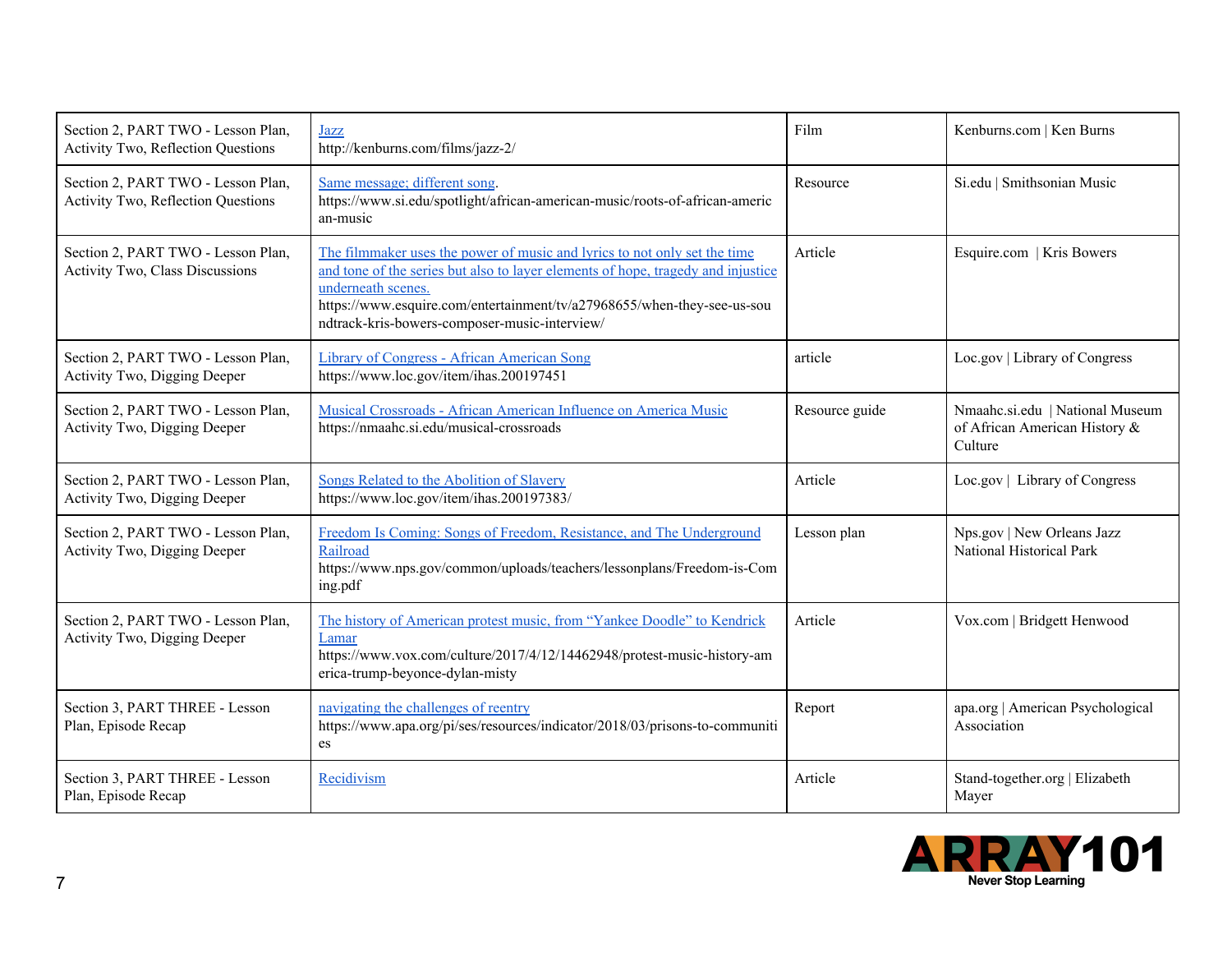|                                                                        | https://www.stand-together.org/what-is-recidivism-and-what-can-we-do-abo<br>$ut-it/$                                                                                   |                 |                                                                                                  |
|------------------------------------------------------------------------|------------------------------------------------------------------------------------------------------------------------------------------------------------------------|-----------------|--------------------------------------------------------------------------------------------------|
| Section 3, PART THREE - Lesson<br>Plan, Activity One, Class Discussion | challenges and barriers<br>https://www.mprnews.org/story/2017/03/08/issues-facing-former-inmates                                                                       | Article & Audio | mprnews.org   Kerri Miller and<br>Marcheta Fornoff                                               |
| Section 3, PART THREE - Lesson<br>Plan, Activity One, Class Discussion | Housing<br>http://humantollofjail.vera.org/the-challenges-of-reentry/                                                                                                  | Report          | Vera.org   Ram Subramanian, Ruth<br>Delaney, Stephen Roberts, Nancy<br>Fishman and Peggy McGarry |
| Section 3, PART THREE - Lesson<br>Plan, Activity One, Class Discussion | Employment<br>http://humantollofjail.vera.org/the-challenges-of-reentry/                                                                                               | Report          | Vera.org   Ram Subramanian, Ruth<br>Delaney, Stephen Roberts, Nancy<br>Fishman and Peggy McGarry |
| Section 3, PART THREE - Lesson<br>Plan, Activity One, Class Discussion | Relationships<br>http://humantollofjail.vera.org/the-challenges-of-reentry/                                                                                            | Report          | Vera.org   Ram Subramanian, Ruth<br>Delaney, Stephen Roberts, Nancy<br>Fishman and Peggy McGarry |
| Section 3, PART THREE - Lesson<br>Plan, Activity One, Class Discussion | Transportation<br>http://humantollofjail.vera.org/the-challenges-of-reentry/                                                                                           | Report          | Vera.org   Ram Subramanian, Ruth<br>Delaney, Stephen Roberts, Nancy<br>Fishman and Peggy McGarry |
| Section 3, PART THREE - Lesson<br>Plan, Activity One, Class Discussion | Education<br>http://humantollofjail.vera.org/the-challenges-of-reentry/                                                                                                | Report          | Vera.org   Ram Subramanian, Ruth<br>Delaney, Stephen Roberts, Nancy<br>Fishman and Peggy McGarry |
| Section 3, PART THREE - Lesson<br>Plan, Activity One, Class Discussion | Bias against the formerly incarcerated<br>https://thecrimereport.org/2017/12/19/why-ending-bias-against-the-formerly-<br>incarcerated-helps-all-americans/             | Op-ed           | thecrimereport.org   Glenn E.<br>Martin                                                          |
| Section 3, PART THREE - Lesson<br>Plan, Activity One, Class Discussion | Policies like sex registries<br>https://thecrimereport.org/2020/03/05/the-hidden-driver-of-recidivism-techni<br>cal-violations-of-probation-or-parole/                 | Article         | thecrimereport.org   TCR Staff                                                                   |
| Section 3, PART THREE - Lesson<br>Plan, Activity One, Class Discussion | Requirements of and length of time of parole<br>https://thecrimereport.org/2020/03/05/the-hidden-driver-of-recidivism-techni<br>cal-violations-of-probation-or-parole/ | Article         | thecrimereport.org   TCR Staff                                                                   |

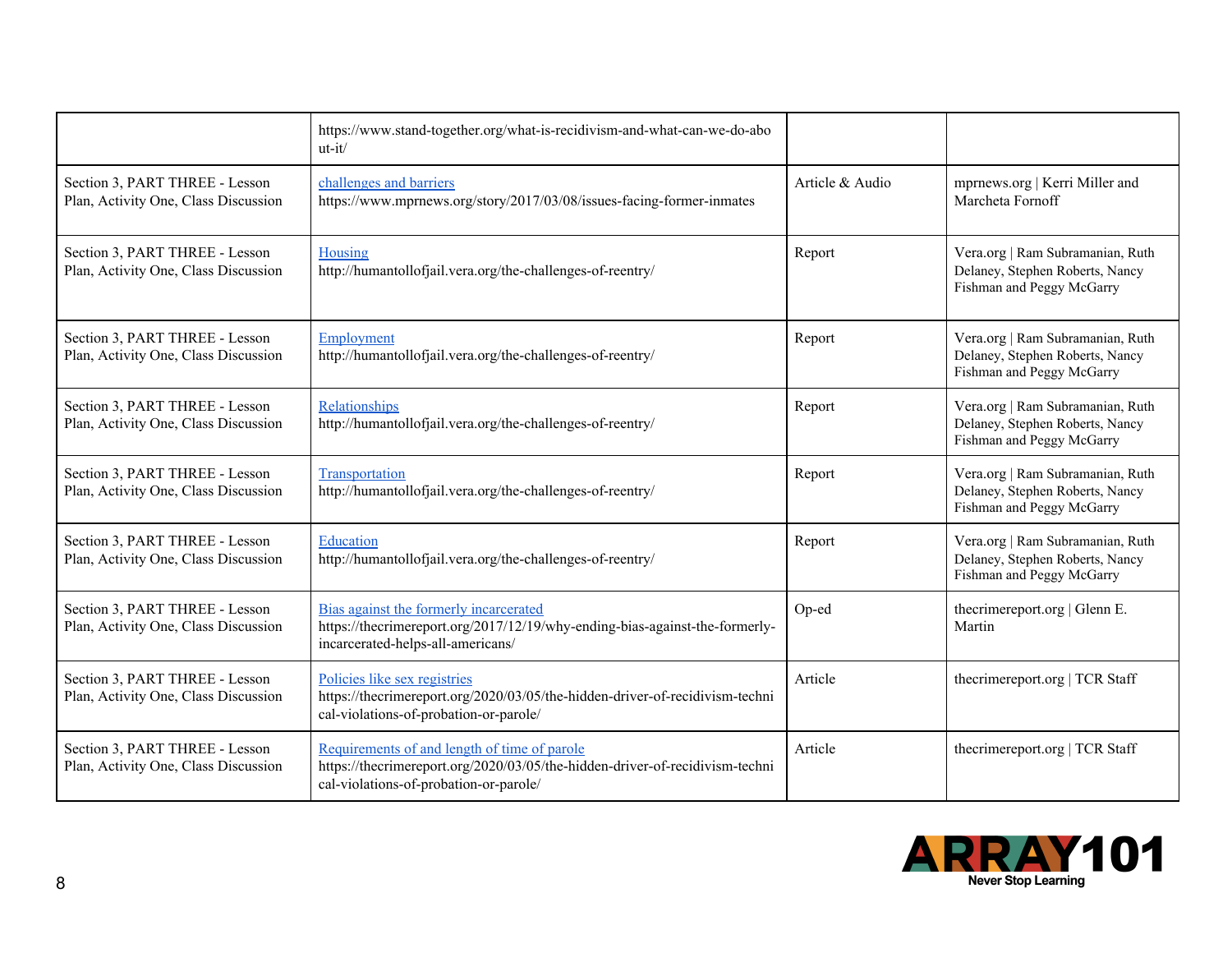| Section 3, PART THREE - Lesson<br>Plan, Activity One, SeeingMyself in the<br>System | How do biases held by others impact a formerly incarcerated person's<br>reentry?<br>https://thecrimereport.org/2017/12/19/why-ending-bias-against-the-formerly-<br>incarcerated-helps-all-americans/ | Op-ed         | thecrimereport.org   Glenn E.<br>Martin                                                                                         |
|-------------------------------------------------------------------------------------|------------------------------------------------------------------------------------------------------------------------------------------------------------------------------------------------------|---------------|---------------------------------------------------------------------------------------------------------------------------------|
| Section 3, PART THREE - Lesson<br>Plan, Activity One, The Cycle<br>Continues        | first 72 hours after release<br>https://www.abc.net.au/news/2019-09-14/the-home-for-prison-lifers-reenteri<br>ng-society/11452788                                                                    | Article       | abc.net.au   Elle Hardy                                                                                                         |
| Section 3, PART THREE - Lesson<br>Plan, Activity One, Digging Deeper                | <b>Criminal Justice Reform</b><br>https://eji.org/criminal-justice-reform/                                                                                                                           | Website       | Eji.org   Equal Justice Initiative                                                                                              |
| Section 3, PART THREE - Lesson<br>Plan, Activity One, Digging Deeper                | <b>Mass Incarceration</b><br>https://www.aclu.org/issues/smart-justice/mass-incarceration                                                                                                            | Website       | Aclu.org   American Civil Liberties<br>Union                                                                                    |
| Section 3, PART THREE - Lesson<br>Plan, Activity One, Digging Deeper                | Parole and Release<br>https://www.aclu.org/issues/smart-justice/parole-and-release                                                                                                                   | Website       | Aclu.org   American Civil Liberties<br>Union                                                                                    |
| Section 3, PART THREE - Lesson<br>Plan, Activity One, Digging Deeper                | <b>Prison Policy Initiative</b><br>https://www.prisonpolicy.org/national/                                                                                                                            | Policy briefs | Prisonpolicy.org   Wendy Sawyer<br>Peter Wagner, Alexi Jones, Joshua<br>Aiken, Leah Sakala, Daniel Kopf<br>and Bernadette Rabuy |
| Section 3, PART THREE - Lesson<br>Plan, Activity One, Digging Deeper                | <b>Politics of Criminal Justice Reform</b><br>https://www.themarshallproject.org/records/611-politics-of-criminal-justice                                                                            | Resource list | Themarshallproject.org   The<br>Marshall Project                                                                                |
| Section 3, PART THREE - Lesson<br>Plan, Activity One, Digging Deeper                | The History of Mass Incarceration<br>https://www.brennancenter.org/our-work/analysis-opinion/history-mass-incar<br>ceration                                                                          | Article       | Brennancenter.org   James Cullen                                                                                                |
| Section 3, PART THREE - Lesson<br>Plan, Activity One, Digging Deeper                | <b>Ways to End Mass Incarceration</b><br>https://www.brennancenter.org/our-work/analysis-opinion/ways-end-mass-in<br>carceration                                                                     | Article       | brennancenter.org   James Cullen                                                                                                |
| Section 3, PART THREE - Lesson<br>Plan, Activity One, Digging Deeper                | <b>Prison Education Program</b><br>http://prisonstudiesproject.org/why-prison-education-programs/                                                                                                    | Policy brief  | Prisonstudiesproject.org   Prison<br><b>Studies Project</b>                                                                     |
| Section 3, PART THREE - Lesson<br>Plan, Activity One, Digging Deeper                | The Challenges of Prisoner Re-Entry Into Society<br>https://socialwork.simmons.edu/blog/Prisoner-Reentry/                                                                                            | Report        | Socialwork.simmons.edu   Simmons<br>Staff                                                                                       |

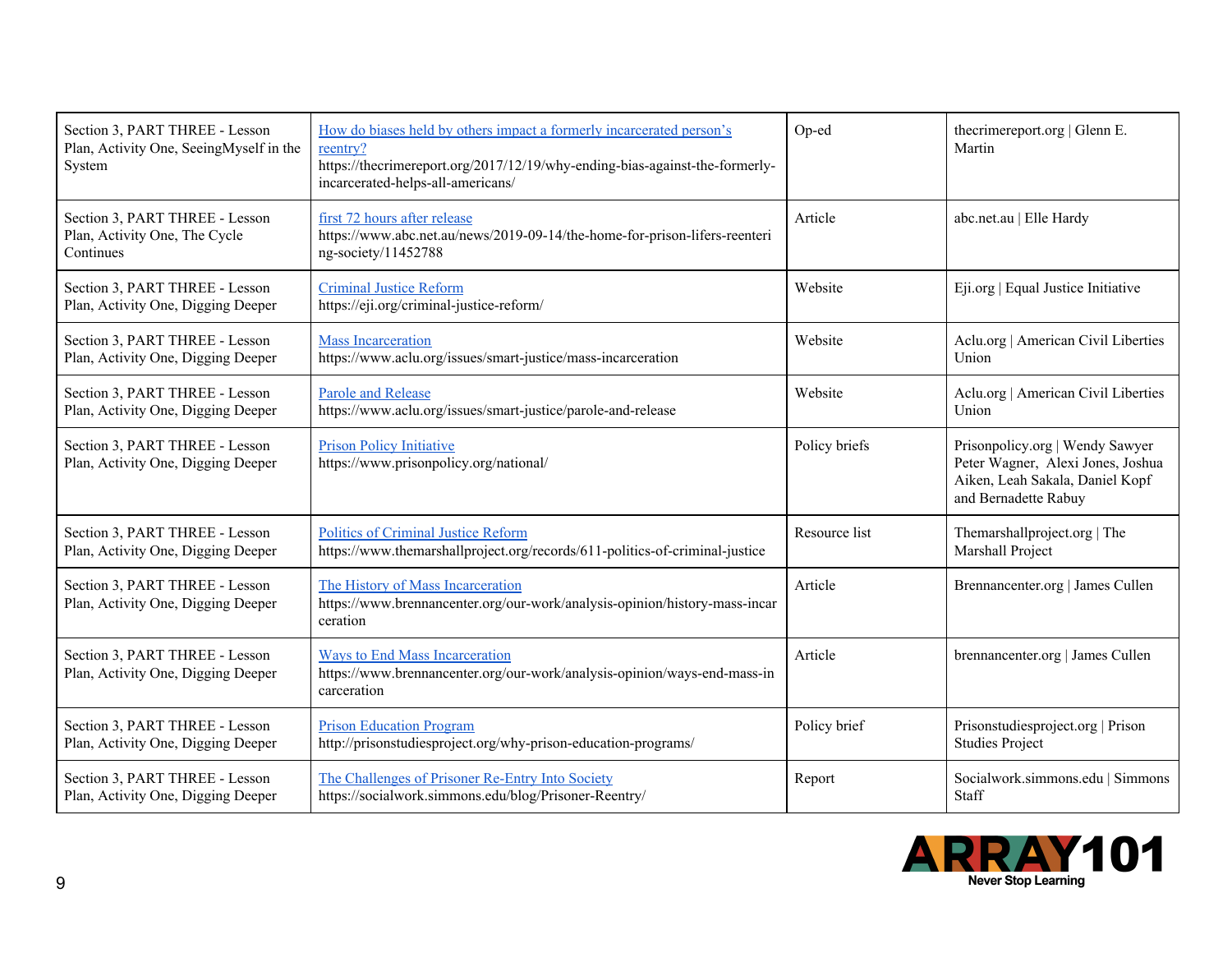| Section 3, PART THREE - Lesson<br>Plan, Activity Two, Class Discussion               | families were impacted by their son's incarceration<br>http://humantollofjail.vera.org/the-family-jail-cycle/                                                       | Report         | Vera.org   Vera Institute of Justice                                                                   |
|--------------------------------------------------------------------------------------|---------------------------------------------------------------------------------------------------------------------------------------------------------------------|----------------|--------------------------------------------------------------------------------------------------------|
| Section 3, PART THREE - Lesson<br>Plan, Activity Two, Class Discussion               | Housing<br>https://ellabakercenter.org/sites/default/files/downloads/who-pays.pdf                                                                                   | Report/PDF     | Ellabakercenter.org   Saneta<br>deVuono-powell, Chris Schweidler,<br>Alicia Walters and Azadeh Zohrabi |
| Section 3, PART THREE - Lesson<br>Plan, Activity Two, Class Discussion               | <b>Mental and Physical Wellbeing</b><br>https://ellabakercenter.org/sites/default/files/downloads/who-pays.pdf                                                      | Report/PDF     | Ellabakercenter.org   Saneta<br>deVuono-powell, Chris Schweidler,<br>Alicia Walters and Azadeh Zohrabi |
| Section 3, PART THREE - Lesson<br>Plan, Activity Two, Class Discussion               | Financial<br>https://ellabakercenter.org/sites/default/files/downloads/who-pays.pdf                                                                                 | Report/PDF     | Ellabakercenter.org   Saneta<br>deVuono-powell, Chris Schweidler,<br>Alicia Walters and Azadeh Zohrabi |
| Section 3, PART THREE - Lesson<br>Plan, Activity Two, Optional<br>Homework           | disproportionate incarceration of Black and Brown men impact their<br>communities?<br>https://issues.org/the-effects-of-mass-incarceration-on-communities-of-color/ | Report         | Issues.org   Robert D. Crutchfield<br>and Gregory A. Weeks                                             |
| Section 3, PART THREE - Lesson<br>Plan, Activity Two, Optional<br>Homework           | Ban the Box movement<br>https://www.nelp.org/publication/ban-the-box-fair-chance-hiring-state-and-lo<br>cal-guide/                                                  | Resource guide | nelp.org   Beth Avery                                                                                  |
| Section 3, PART THREE - Lesson<br>Plan, Activity Two, Optional<br>Homework           | prison education programs<br>http://prisonstudiesproject.org/why-prison-education-programs/                                                                         | Policy brief   | Prisonstudiesproject.org   Prison<br><b>Studies Project</b>                                            |
| Section 3, PART THREE - Lesson<br>Plan, Activity Two, Seeing Myself in<br>the System | communities of color differently than white families<br>https://www.sentencingproject.org/publications/6148/                                                        | Report         | sentencingproject.org   Kara Gotsch                                                                    |
| Section 3, PART THREE - Lesson<br>Plan, Activity Two, Seeing Myself in<br>the System | incarceration impact families with wealth and social networks<br>https://www.prisonpolicy.org/poverty.html                                                          | Resource guide | prisonpolicy.org                                                                                       |
| Section 3, PART THREE - Lesson<br>Plan, Activity Two, The Cycle<br>Continues         | generational impact of mass incarceration<br>https://www.amacad.org/publication/incarceration-social-inequality                                                     | Report         | Amacad.org   Bruce Western and<br><b>Becky Pettit</b>                                                  |

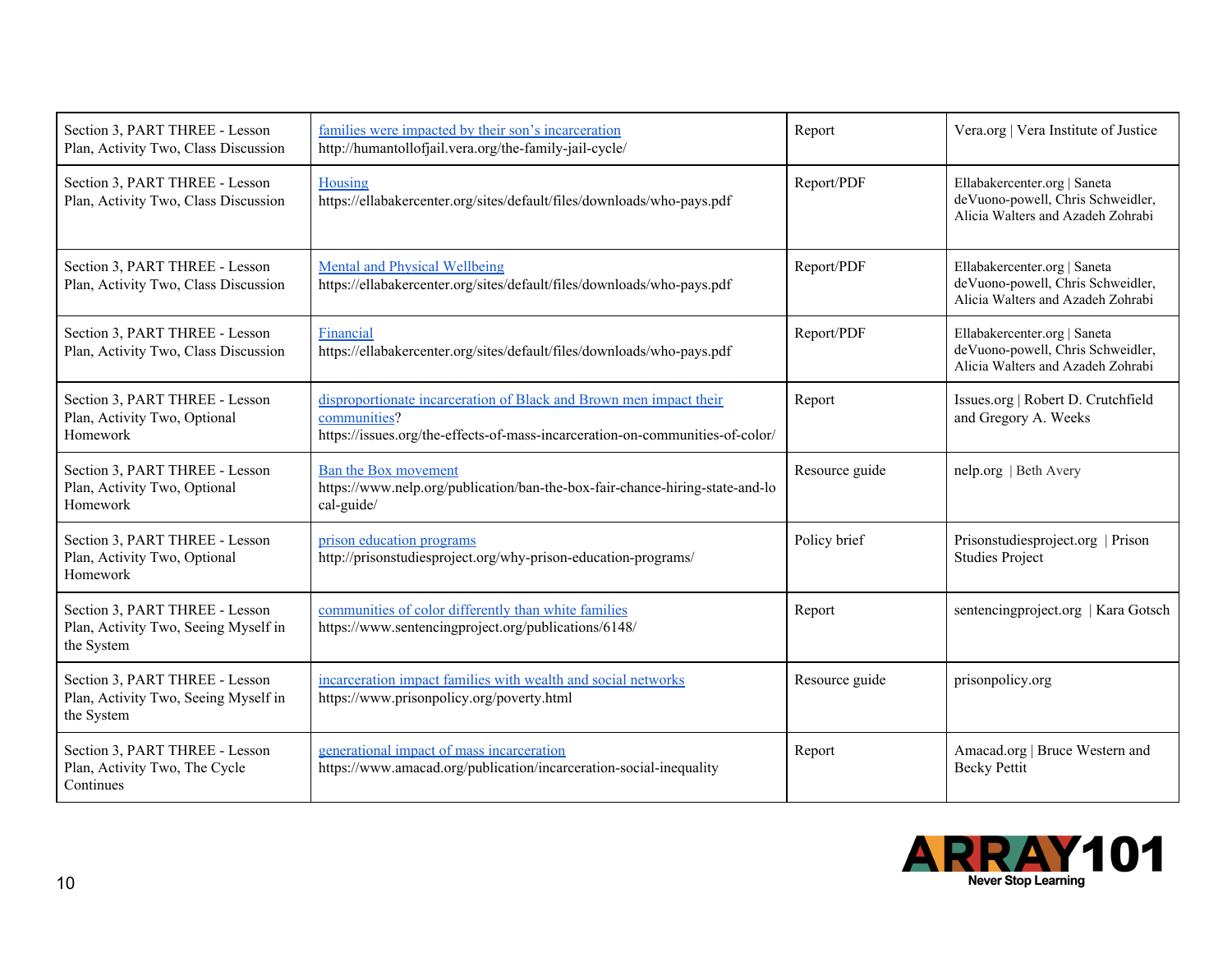| Section 3, PART THREE - Lesson<br>Plan, Activity Two, Digging Deeper | Incarceration Nation, by American Psychological Association<br>https://www.apa.org/monitor/2014/10/incarceration                                                                                                                                         | Report         | Apa.org   Lorna Collier                                                                                     |
|----------------------------------------------------------------------|----------------------------------------------------------------------------------------------------------------------------------------------------------------------------------------------------------------------------------------------------------|----------------|-------------------------------------------------------------------------------------------------------------|
| Section 3, PART THREE - Lesson<br>Plan, Activity Two, Digging Deeper | <b>Ban the Box</b><br>https://www.nelp.org/publication/ban-the-box-fair-chance-hiring-state-and-lo<br>cal-guide/                                                                                                                                         | Resource guide | nelp.org   Beth Avery                                                                                       |
| Section 3, PART THREE - Lesson<br>Plan, Activity Two, Digging Deeper | <b>Prison Studies Project</b><br>http://prisonstudiesproject.org/                                                                                                                                                                                        | website        | prisonstudiesproject.org                                                                                    |
| Section 3, PART THREE - Lesson<br>Plan, Activity Two, Digging Deeper | U.S. Department of Health and Human Services: From Prison To Home: The<br>Effect of Incarceration And Reentry On Children, Families, And<br>Communities<br>https://aspe.hhs.gov/basic-report/effects-parental-incarceration-young-childre<br>$\mathbf n$ | Report         | aspe.hhs.gov   Ross D. Parke and<br>K. Alison Clarke-Stewart                                                |
| Section 3, PART THREE - Lesson<br>Plan, Activity Two, Digging Deeper | Strengthening Families and Communities, Vera Institute of Justice<br>https://www.vera.org/strengthening-families-communities                                                                                                                             | Report         | vera.org                                                                                                    |
| Section 3, PART THREE - Lesson<br>Plan, Activity Two, Digging Deeper | The Human Toll of Jail<br>http://humantollofjail.vera.org/                                                                                                                                                                                               | Website        | vera.org                                                                                                    |
| Section 3, PART THREE - Lesson<br>Plan, Activity Two, Digging Deeper | Who Pays? The True Cost of Incarceration on Families<br>https://ellabakercenter.org/sites/default/files/downloads/who-pays.pdf                                                                                                                           | Report/PDF     | ellabakercenter.org   Saneta<br>deVuono-powell, Chris Schweidler,<br>Alicia Walters, and Azadeh<br>Zohrabi. |
| Section 4, PART FOUR- Lesson Plan,<br>Key Themes                     | system isn't broken; it's working exactly as intended<br>https://theintercept.com/2019/11/09/criminal-justice-mass-incarceration-book                                                                                                                    | Interview      | The<br>intercept.com   Alice Speri                                                                          |
| Section 4, PART FOUR- Lesson Plan,<br>Key Themes                     | wrongs<br>https://hechingerreport.org/pipeline-prison-special-education-often-leads-jail-<br>thousands-american-children/                                                                                                                                | Report         | Hechingerreport.org   Jackie Mader<br>and Sarah Butrymowicz                                                 |
| Section 4, PART FOUR- Lesson Plan,<br>Key Themes                     | changing the system one action at a tim<br>http://transformingthesystem.org/pdfs/Transforming-The-System-CJReport.p<br>df                                                                                                                                | Report/PDF     | transformingthesystem.org   I. India<br>Thusi                                                               |

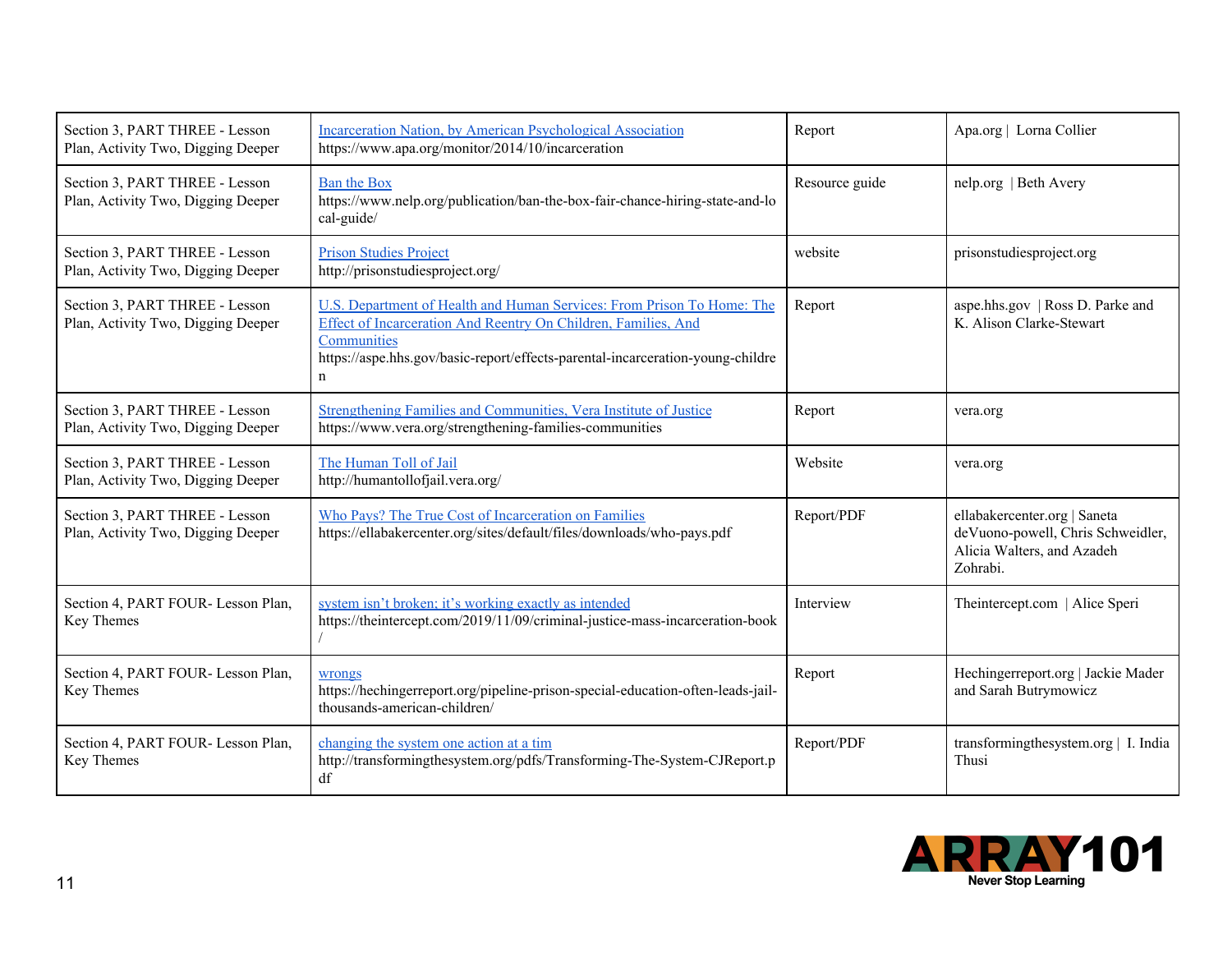| Section 4, PART FOUR-Lesson Plan,<br>Learning Objectives          | human rights<br>https://www.britannica.com/topic/list-of-human-rights-advocates-2041554                                                                                                                                                             | List        | britannica.com                                     |
|-------------------------------------------------------------------|-----------------------------------------------------------------------------------------------------------------------------------------------------------------------------------------------------------------------------------------------------|-------------|----------------------------------------------------|
| Section 4, PART FOUR-Lesson Plan,<br>Learning Objectives          | civil rights<br>https://www.biography.com/people/groups/civil-rights-activists                                                                                                                                                                      | List        | biography.com                                      |
| Section 4, PART FOUR-Lesson Plan,<br>Learning Objectives          | Equality<br>https://time.com/5783951/equality-activists/                                                                                                                                                                                            | list        | time.com                                           |
| Section 4, PART FOUR- Lesson Plan,<br>Episode Four Recap          | solitary confinement rather than the infirmary where he spends much of his<br>prison sentence, passing in and out of reality<br>https://www.psychologytoday.com/us/blog/modern-minds/201806/what-reall<br>y-happens-inside-prisoner-isolation-cells | Article     | Psychologytoday.com   Kevin<br>Bennett Ph.D.       |
| Section 4, PART FOUR-Lesson Plan,<br>Episode Four Recap           | parole<br>https://www.themarshallproject.org/2015/07/10/how-to-investigate-parole-rel<br>ease-rates-in-your-state                                                                                                                                   | Report      | Themarshallproject.org   Beth<br>Schwartzapfel     |
| Section 4, PART FOUR-Lesson Plan,<br>Episode Four Recap           | exonerated<br>https://www.democracynow.org/2002/12/20/central park 5 are cleared ma<br>nhattan                                                                                                                                                      | Video       | democracynow.org                                   |
| Section 4, PART FOUR-Activity One,<br><b>Reflection Questions</b> | Race<br>https://www.law.umich.edu/special/exoneration/Pages/Race-and-Wrongful-C<br>onvictions.aspx                                                                                                                                                  | Infographic | law.umich.edu/                                     |
| Section 4, PART FOUR-Activity One,<br><b>Reflection Questions</b> | "the system is broken!<br>https://emersoncollective.com/articles/2015/10/our-broken-justice-system-do<br>esnt-reflect-our-values                                                                                                                    | Article     | emersoncollective.com   Sen. Cory<br>Booker (D-NJ) |
| Section 4, PART FOUR-Activity One,<br><b>Reflection Questions</b> | Chain gang<br>http://www.pbs.org/tpt/slavery-by-another-name/themes/chain-gangs/                                                                                                                                                                    | Video       | pbs.org                                            |
| Section 4, PART FOUR-Activity One,<br><b>Class Discussion</b>     | "The Enduring Myth of Black Criminality<br>https://www.youtube.com/watch?v=cQo-yYhExw0                                                                                                                                                              | Video       | The Atlantic   Ta-Nehisi Coates                    |
| Section 4, PART FOUR-Activity One,<br><b>Class Discussion</b>     | The Future of Race In America, TEDx Talks<br>https://www.youtube.com/watch?v=SQ6H-Mz6hgw                                                                                                                                                            | Video       | Author Michelle Alexander                          |

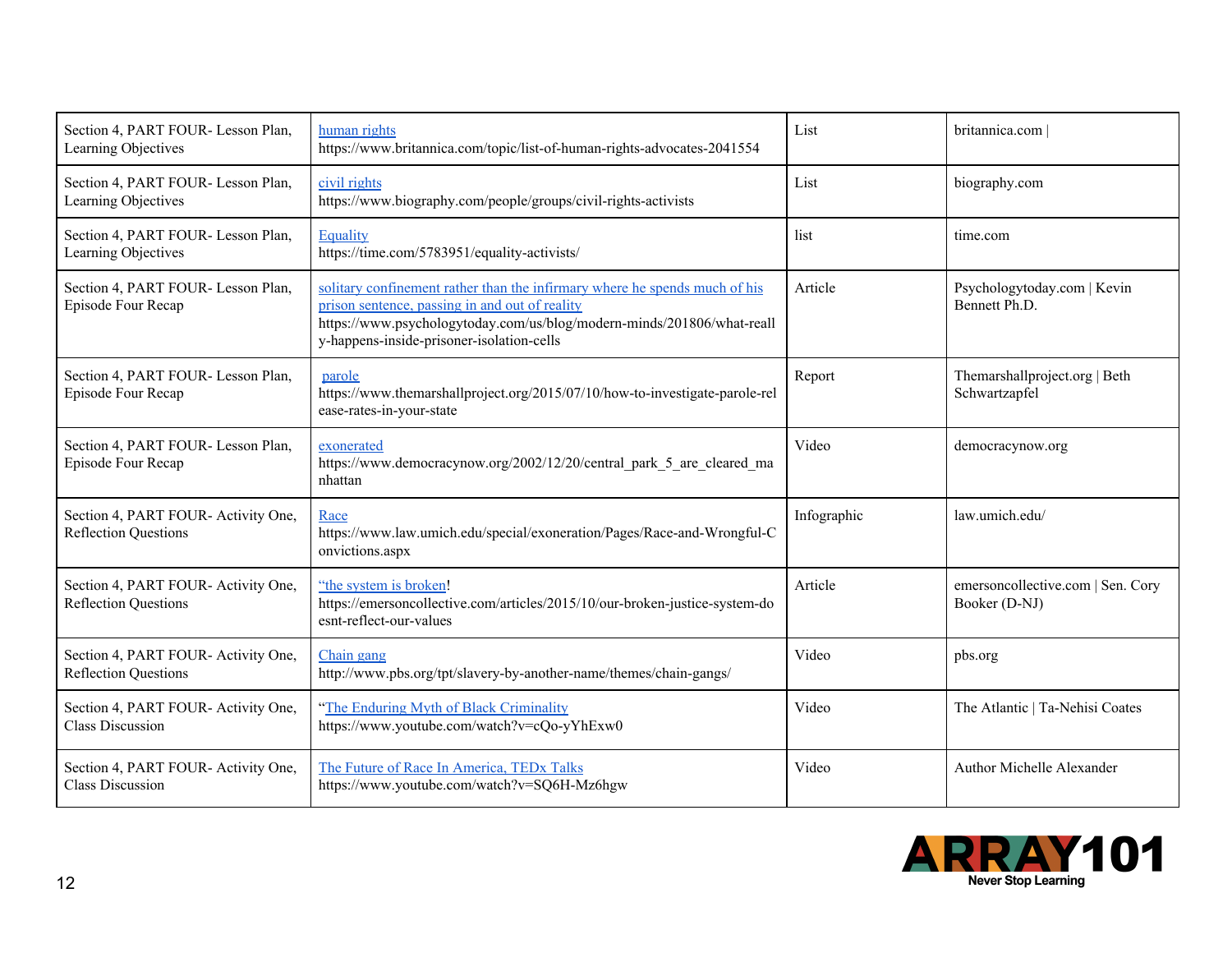| Section 4, PART FOUR-Activity One,<br><b>Continued Discussion</b> | "prison abolition" and "criminal justice reform"<br>https://statesofincarceration.org/story/prison-reformprison-abolition                                                                                                                                                      | Article    | Statesofincarceration.org   Chelsea<br>Miller      |
|-------------------------------------------------------------------|--------------------------------------------------------------------------------------------------------------------------------------------------------------------------------------------------------------------------------------------------------------------------------|------------|----------------------------------------------------|
| Section 4, PART FOUR-Activity One,<br>View                        | Debtors' Prisons: Life Inside America's For-Profit Justice System<br>https://www.youtube.com/watch?v=RIghbrn5yfI                                                                                                                                                               | Video      | Vice Justice Series                                |
| Section 4, PART FOUR-Activity One,<br><b>Cycle Continues</b>      | wrongfully convicted<br>https://eji.org/issues/wrongful-convictions/                                                                                                                                                                                                           | Website    | Eji.org   Equal Justice Initiative                 |
| Section 4, PART FOUR-Activity One,<br>Digging Deeper              | Our Broken Justice System Doesn't Reflect Our Values, Emerson Collective<br>https://emersoncollective.com/articles/2015/10/our-broken-justice-system-do<br>esnt-reflect-our-values                                                                                             | Article    | emersoncollective.com   Sen. Cory<br>Booker (D-NJ) |
| Section 4, PART FOUR-Activity One,<br>Digging Deeper              | The Criminal Justice System Is Not Broken, It's Doing Exactly What It's<br>Meant To Do, Kennedy School Review<br>https://ksr.hkspublications.org/2014/12/05/the-criminal-justice-system-is-not-<br>broken-its-doing-exactly-what-its-meant-to-do/                              | Article    | Ksr.hkspublications.org   Reetu<br>Mody            |
| Section 4, PART FOUR-Activity One,<br>Digging Deeper              | The Innocence Project<br>https://www.innocenceproject.org/all-cases/                                                                                                                                                                                                           | List       | innocenceproject.org                               |
| Section 4, PART FOUR-Activity One,<br>Digging Deeper              | Causes of Wrongful Convictions: False Confessions, Brandeis University<br>https://www.brandeis.edu/investigate/innocence-project/false-confessions.ht<br>ml                                                                                                                    | Video      | brandeis.edu                                       |
| Section 4, PART FOUR- Activity One,<br>Digging Deeper             | Just Mercy: Race and The Criminal Justice System with Bryan Stephenson<br>https://www.youtube.com/watch?v=x5DfVmtKgzw                                                                                                                                                          | Video      | Bryan Stephenson                                   |
| Section 4, PART FOUR- Activity One,<br>Digging Deeper             | Why People Confess to Crimes They Didn't Commit, Science Magazine<br>https://www.sciencemag.org/news/2019/06/psychologist-explains-why-peopl<br>e-confess-crimes-they-didn-t-commit                                                                                            | Article    | Sciencemag.org   Douglas Starr                     |
| Section 4, PART FOUR-Activity One,<br>Digging Deeper              | Fostering Crucial Conversations about Race, Law Enforcement and the Law,<br>Georgia Appleseed Center for Law and Justice<br>https://gaappleseed.org/media/docs/RLEL%20Report/FINAL GA APPLES<br>EED_Race_Law_Enforcement_&_The_Law_Report_with intro letter-%201<br>.25.16.pdf | Report/PDF | gaappleseed.org                                    |

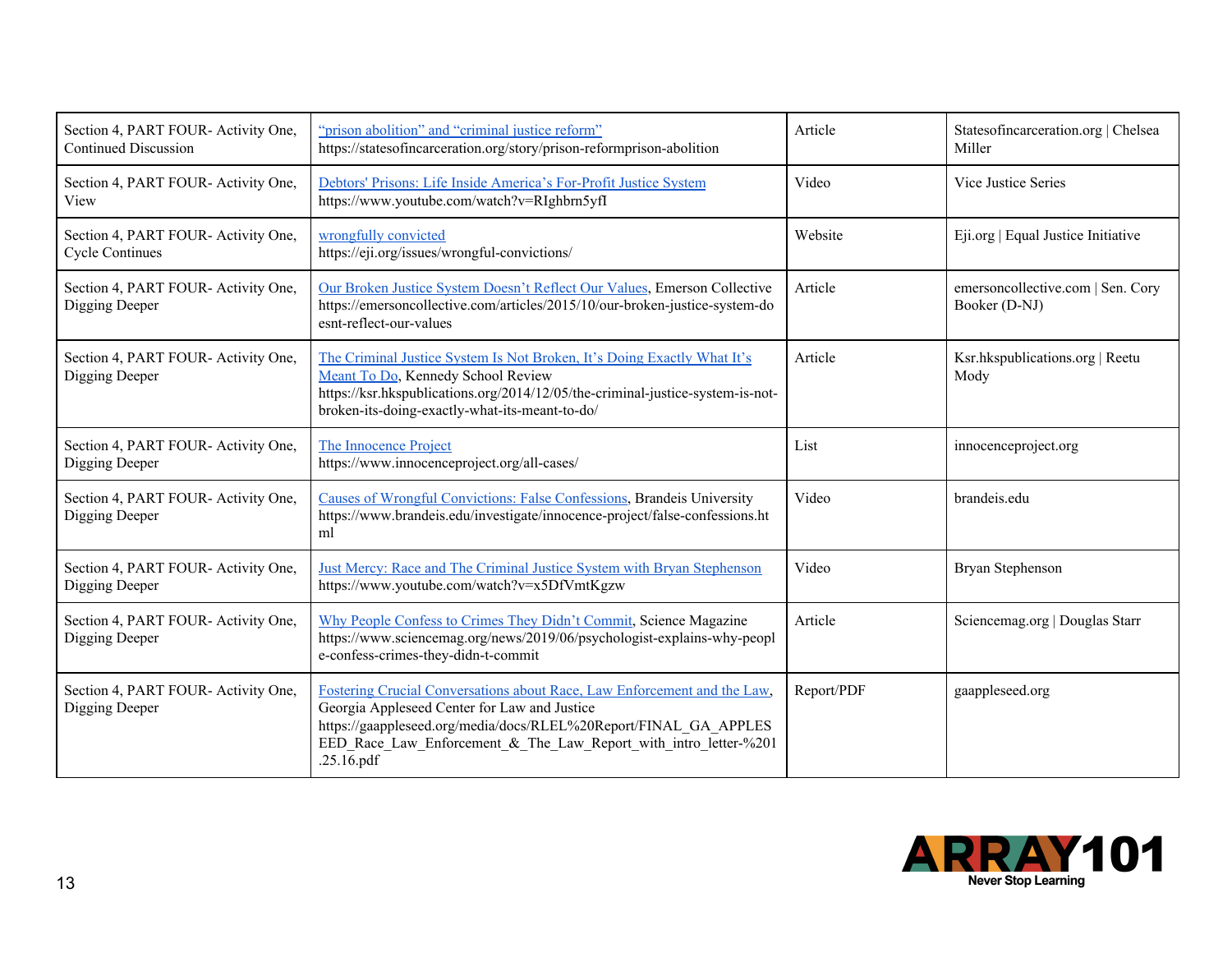| Section 4, PART FOUR-Activity One,<br>Digging Deeper           | 13th, a film by Ava DuVernay<br>http://www.avaduvernay.com/13th                                                                                                      | Film           | avaduvervany.com                             |
|----------------------------------------------------------------|----------------------------------------------------------------------------------------------------------------------------------------------------------------------|----------------|----------------------------------------------|
| Section 4, PART FOUR-Activity One,<br>Digging Deeper           | Visitation Rights, The Marshall Project<br>https://www.themarshallproject.org/records/594-visitation-rights                                                          | Resource guide | themarshallproject.org                       |
| Section 4, PART FOUR- Activity One,<br>Digging Deeper          | Correctional Officer Brutality, The Marshall Project<br>https://www.themarshallproject.org/records/1949-correctional-officer-brutalit<br>$\mathbf{y}$                | Resource guide | themarshallproject.org                       |
| Section 4, PART FOUR-Activity One,<br>Digging Deeper           | <b>ACLU - Youth In Solitary Confinement</b><br>https://www.aclu.org/report/growing-locked-down-youth-solitary-confineme<br>nt-jails-and-prisons-across-united-states | Report         | Aclu.org   American Civil Liberties<br>Union |
| Section 4, PART FOUR-Activity Two,<br>Materials                | The National Registry of Exonerations,<br>https://www.law.umich.edu/special/exoneration                                                                              | Website        | law.umich.edu                                |
| Section 4, PART FOUR-Activity Two,<br>Materials                | Color of Change, https://colorofchange.org/                                                                                                                          | Website        | organizefor.org                              |
| Section 4, PART FOUR-Activity Two,<br>Materials                | The Innocence Project, https://www.innocenceproject.org/                                                                                                             | Website        | innocenceproject.org                         |
| Section 4, PART FOUR-Activity Two,<br>Materials                | Advocates For Youth, https://advocatesforyouth.org/                                                                                                                  | Website        | advocatesforyouth.org                        |
| Section 4, PART FOUR-Activity Two,<br>Reflection questions     | justice is blind<br>https://www.prisonfellowship.org/2011/10/justice-is-not-blind/                                                                                   | Article        | prisonfellowship.org   Ron W.<br>Nikkel      |
| Section 4, PART FOUR-Activity Two,<br>Reflection questions     | black and brown people are unequally treated throughout the justice process<br>https://www.prisonpolicy.org/research/race and ethnicity/                             | Resource list  | prisonpolicy.org                             |
| Section 4, PART FOUR-Activity Two,<br>Class Discussion Day One | <b>Advocacy Through Social Media: Why Trending Topics Matter, TEDx Talks</b><br>https://youtu.be/o4sGLLaLq-Q                                                         | Video          | Karen McAlister                              |
| Section 4, PART FOUR-Activity Two,<br>Class Discussion Day One | Five Steps To Becoming An Advocate - TEDx Talks<br>https://youtu.be/nIo31mMB4P8                                                                                      | Video          | Joseph R Campbel                             |

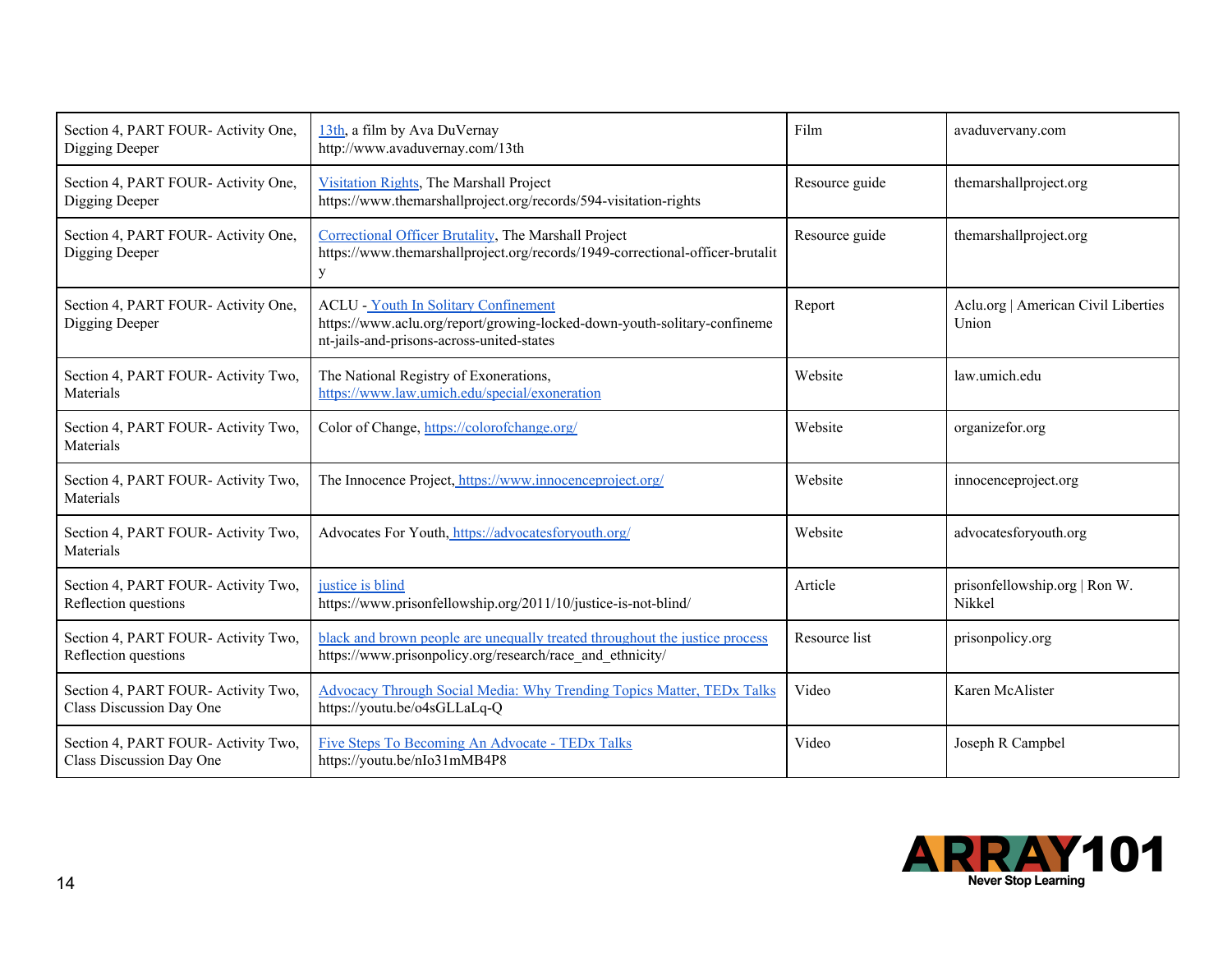| Section 4, PART FOUR-Activity Two,<br>Class Discussion Day One | The National Registry of Exonerations<br>https://www.law.umich.edu/special/exoneration/Pages/about.aspx                                                | Website | University of California Irvine<br>Newkirk Center for Science &<br>Society, University of Michigan<br>Law School & Michigan State<br>University College of Law<br>(law.umich.edu) |
|----------------------------------------------------------------|--------------------------------------------------------------------------------------------------------------------------------------------------------|---------|-----------------------------------------------------------------------------------------------------------------------------------------------------------------------------------|
| Section 4, PART FOUR-Activity Two,<br>Class Discussion Day One | The Case of Huwe Burton (Convicted 1991)<br>https://www.law.umich.edu/special/exoneration/Pages/casedetail.aspx?caseid<br>$=5485$                      | Case    | law.umich.edu                                                                                                                                                                     |
| Section 4, PART FOUR-Activity Two,<br>Class Discussion Day One | The Case of Timothy Brown (Convicted 1993)<br>https://www.law.umich.edu/special/exoneration/Pages/casedetail.aspx?caseid<br>$=3065$                    | Case    | law.umich.edu                                                                                                                                                                     |
| Section 4, PART FOUR-Activity Two,<br>Class Discussion Day One | The Case of Robert Veal and the Dixmoor Five (Convicted 1994)<br>https://www.law.umich.edu/special/exoneration/Pages/casedetail.aspx?caseid<br>$=3827$ | Case    | law.umich.edu                                                                                                                                                                     |
| Section 4, PART FOUR-Activity Two,<br>Class Discussion Day One | The Case of Lewis Gardner (Convicted 1995)<br>https://www.law.umich.edu/special/exoneration/Pages/casedetail.aspx?caseid<br>$=4456$                    | Case    | law.umich.edu                                                                                                                                                                     |
| Section 4, PART FOUR-Activity Two,<br>Class Discussion Day One | The Case of Johnetta Carr (Convicted 2008)<br>https://www.law.umich.edu/special/exoneration/Pages/casedetail.aspx?caseid<br>$= 5693$                   | Case    | law.umich.edu                                                                                                                                                                     |
| Section 4, PART FOUR-Activity Two,<br>Class Discussion Day One | The Case of Paula Gray (Convicted 1978)<br>https://www.law.umich.edu/special/exoneration/Pages/casedetail.aspx?caseid<br>$=3433$                       | Case    | law.umich.edu                                                                                                                                                                     |
| Section 4, PART FOUR-Activity Two,<br>Homework                 | Color of Change https://www.organizefor.org/                                                                                                           | Website | organizefor.org                                                                                                                                                                   |
| Section 4, PART FOUR-Activity Two,<br>Homework                 | The Innocence Project_https://www.innocenceproject.org/                                                                                                | Website | innocenceproject.org                                                                                                                                                              |

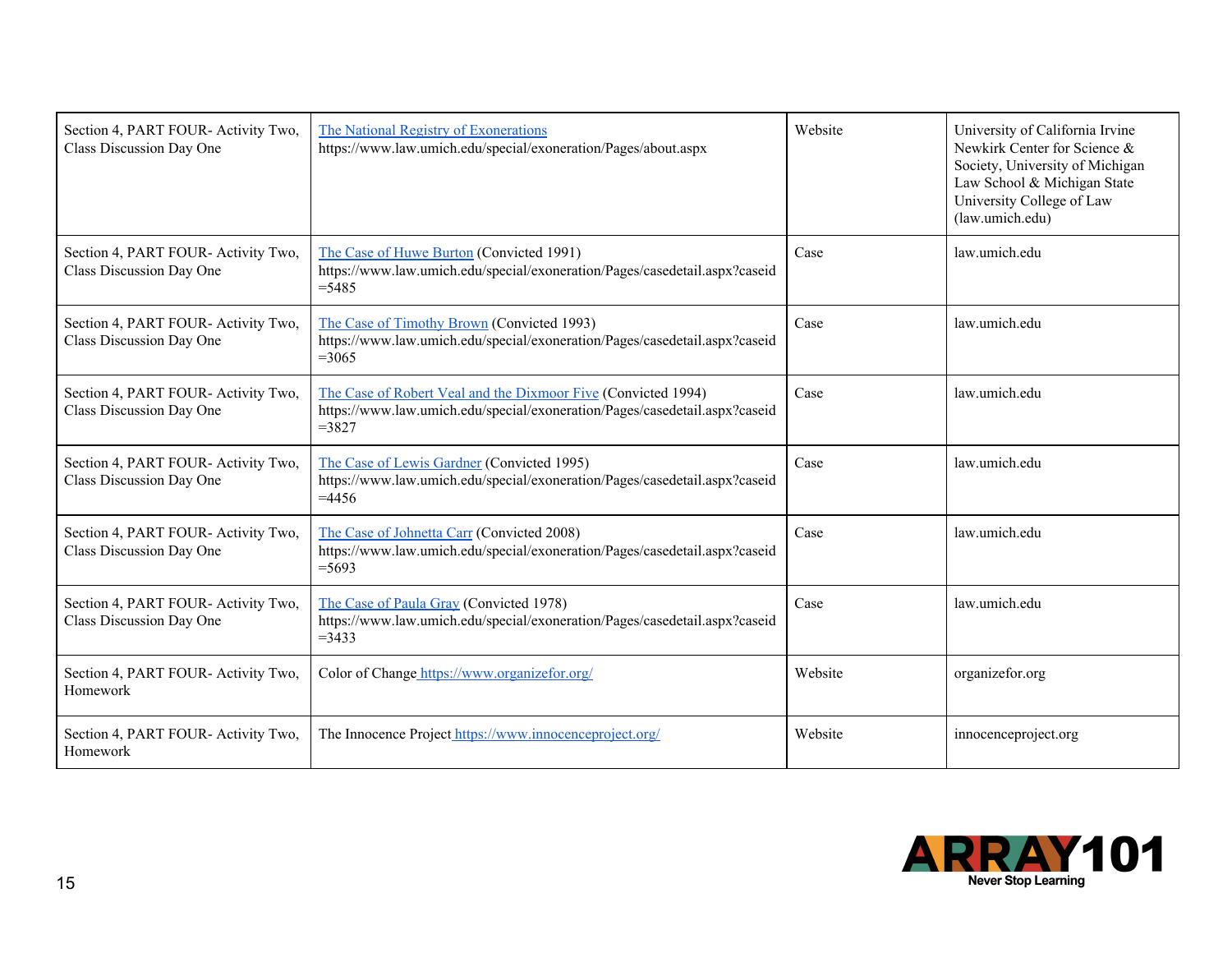| Section 4, PART FOUR-Activity Two,<br>Homework                     | Advocates For Youth https://advocatesforyouth.org/                                                                                                | Website       | advocatesforyouth.org              |
|--------------------------------------------------------------------|---------------------------------------------------------------------------------------------------------------------------------------------------|---------------|------------------------------------|
| Section 4, PART FOUR- Activity Two,<br>Homework                    | National Association of Criminal Defense Lawyers<br>https://www.nacdl.org/Landing/TakeAction                                                      | Resource list | nacdl.org                          |
| Section 4, PART FOUR- Activity Two,<br>Homework                    | NAACP - Take Action https://naacp.org/take-action/                                                                                                | Resource list | naacp.org                          |
| Section 4, PART FOUR- Activity Two,<br>Homework                    | National Organizations Supporting Victims of Crimes,<br>http://www.resourcesharingproject.org/national-organizations-supporting-cri<br>me-victims | Resource list | resourcesharingproject.org         |
| Section 4, PART FOUR- Activity Two,<br><b>Continued Discussion</b> | grassroots activists create the successful bail reform movement?<br>https://www.themarshallproject.org/records/1439-bail-reform                   | Resource list | themarshallproject.org             |
| Section 4, PART FOUR- Activity Two,<br>Seeing Myself In The System | state's racial disparities in incarceration<br>https://www.sentencingproject.org/the-facts/#map                                                   | Data          | sentencingproject.org              |
| Section 4, PART FOUR- Activity Two,<br>Digging Deeper              | Teaching Advocacy In Your Classroom, Edutopia<br>https://www.edutopia.org/discussion/teaching-advocacy-your-classroom                             | Article       | edutopia.org                       |
| Section 4, PART FOUR- Activity Two,<br>Digging Deeper              | <b>Equal Justice Initiative</b><br>https://eji.org/criminal-justice-reform/                                                                       | Website       | Eji.org   Equal Justice Initiative |
| Section 4, PART FOUR-Activity Two,<br>Digging Deeper               | <b>Civil Rights Corps</b><br>https://www.civilrightscorps.org/                                                                                    | Website       | civilrightscorps.org               |
| Section 4, PART FOUR- Activity Two,<br>Digging Deeper              | The Marshall Project<br>https://www.themarshallproject.org/about?via=navright                                                                     | Website       | themarshallproject.org             |
| Section 4, PART FOUR- Activity Two,<br>Digging Deeper              | <b>Campaign for Youth Justice</b><br>http://www.campaignforyouthjustice.org/                                                                      | Website       | campaignforyouthjustice.org        |
| Section 4, PART FOUR- Activity Two,<br>Digging Deeper              | Models for Change Juvenile Justice Reform Resource Center<br>http://www.modelsforchange.net/index.html                                            | Resource list | modelsforchange.net                |
| Section 4, PART FOUR- Activity Two,<br>Digging Deeper              | The National Registry of Exonerations<br>https://www.law.umich.edu/special/exoneration/Pages/about.aspx                                           | Website       | law.umich.edu                      |

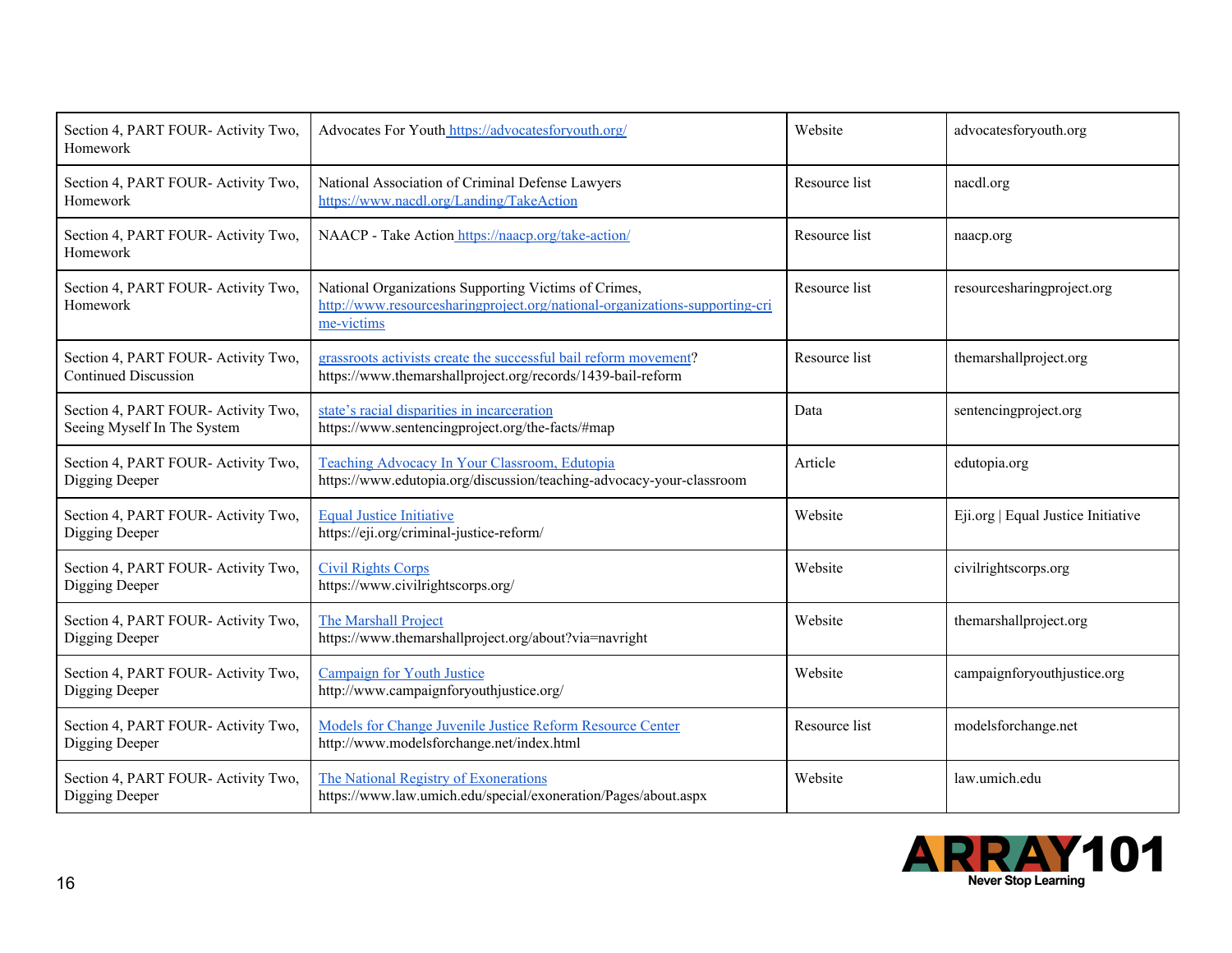| [ FOUR- Activity Two, 1<br>Section 4.<br>. PART<br>Digging Deeper | <b>Appleseed Network</b><br>https://www.appleseednetwork.org/ | Website | appleseednetwork.org |
|-------------------------------------------------------------------|---------------------------------------------------------------|---------|----------------------|
|-------------------------------------------------------------------|---------------------------------------------------------------|---------|----------------------|

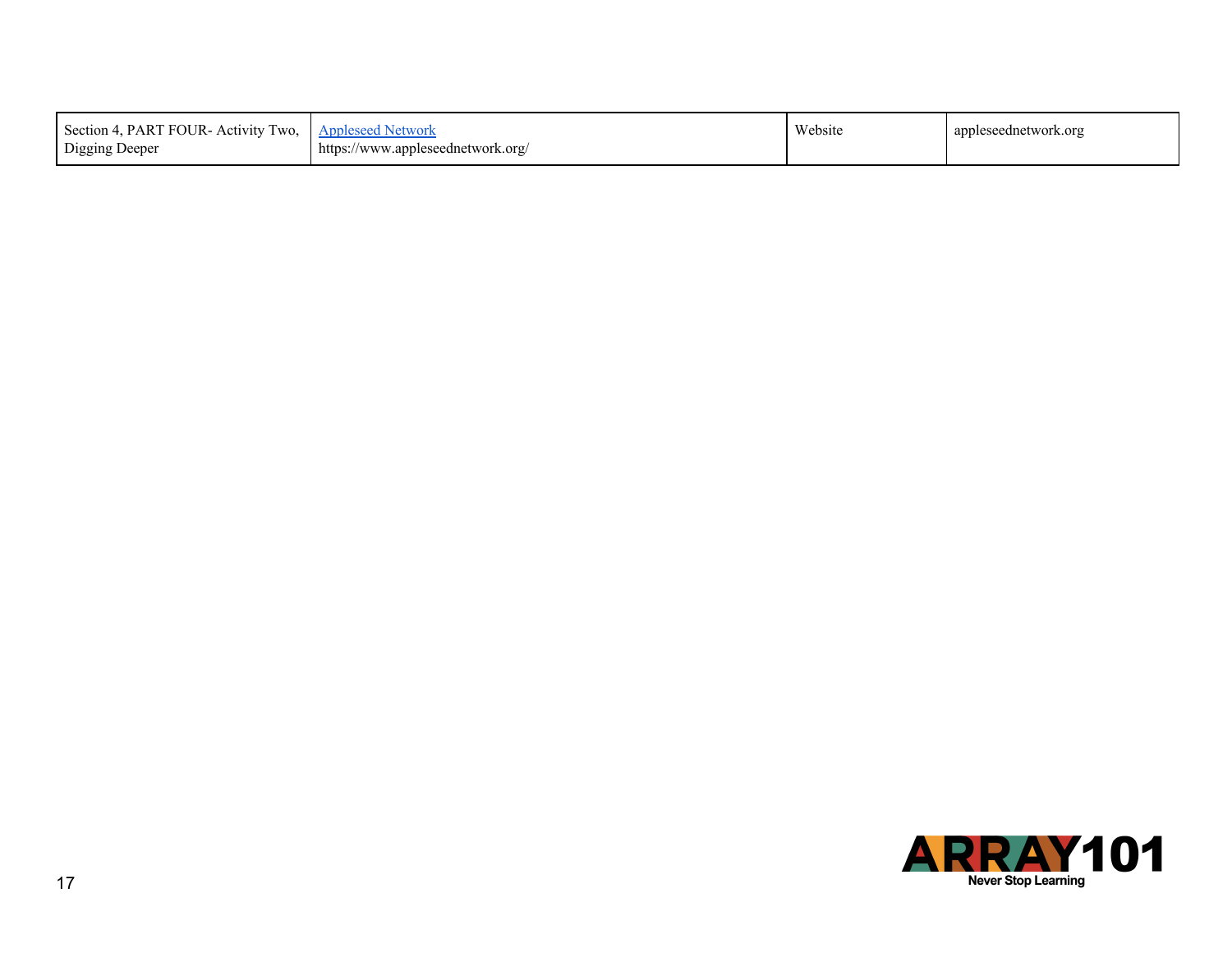## **Works Cited Continued: Quotes**

| <b>Section, Header or</b><br><b>SubHeader</b>                                                             | <b>Ouotation</b>                                                                                                                                                                                                                                                                                                                                                                                                                                                          | Person                                                            | <b>Organization   Source</b>                                                                                                                                                        |
|-----------------------------------------------------------------------------------------------------------|---------------------------------------------------------------------------------------------------------------------------------------------------------------------------------------------------------------------------------------------------------------------------------------------------------------------------------------------------------------------------------------------------------------------------------------------------------------------------|-------------------------------------------------------------------|-------------------------------------------------------------------------------------------------------------------------------------------------------------------------------------|
| Section 1<br>Using This Learning<br>Guide                                                                 | "And for everyone who says it's 'hard to watch,' think about the people<br>who still find it 'hard to live."                                                                                                                                                                                                                                                                                                                                                              | Oprah Winfrey,<br>Executive Producer,<br>"When They See Us"       | Oprahmag.com   Author - Emma Dibdin<br>https://www.oprahmag.com/entertainment/a277<br>17644/oprah-when-they-see-us-reaction/                                                        |
| Section 1<br>Giving Context:<br>Setting the Stage for<br>the Series<br>Background, Setting<br>and Context | "New York in the spring of 1989 was a city of jangling nerves and rising<br>fears. Crack was blighting whole families and neighborhoods.<br>Violent-crime rates were rising for the third straight year, and homicides<br>would set a record. On Wall Street, the mergers-and-acquisitions bubble<br>was giving way to corporate scandals. A new buzzword, underclass, was<br>emerging as the label for the seemingly intractable urban pathology<br>spawned by poverty." | New York Magazine,<br>Central Park Revisited,<br>October 21, 2002 | NYMag,com   Author - Chris Smith<br>https://nymag.com/nymetro/news/crimelaw/feat<br>ures/n 7836/index.html                                                                          |
| Section 1<br>Giving Context:<br>Setting the Stage for<br>the Series<br>Criminalization and<br>Inequity    | "A lot of people didn't do their jobs. Reporters, police, prosecutors,<br>defense lawyers-this was a proxy war being fought and these young men<br>were the proxies for all kinds of other agendas  And the truth and the<br>reality and justice were not part of it."                                                                                                                                                                                                    | Jim Dwyer, The New<br><b>York Times</b>                           | MSNBC.com   Author - Trymaine Lee<br>http://www.msnbc.com/politicsnation/its-if-we-<br>were-born-guilty-the-central                                                                 |
| Section 1<br>Giving Context:<br>Setting the Stage for<br>the Series<br>Criminalization and<br>Inequity    | "The prevalence of imprisonment in the Black community is nothing short<br>of extraordinary,"                                                                                                                                                                                                                                                                                                                                                                             | Professor Nina Moore.                                             | C-Span.org   Video - Nina Moore<br>https://www.c-span.org/video/?324425-1/the-po<br>litical-roots-racial-tracking-american-criminal-j<br>ustice                                     |
| Section 1<br>Giving Context:<br>Setting the Stage for                                                     | "When we were arrested, the police deprived us of food, drink or sleep for<br>more than 24 hours. Under duress, we falsely confessed. Though we were<br>innocent, we spent our formative years in prison, branded as rapists."                                                                                                                                                                                                                                            | Yusef Salaam, The<br><b>Exonerated Five</b>                       | WashingtonPost.com   Author - Yusef Salaam<br>https://www.washingtonpost.com/posteverythin<br>g/wp/2016/10/12/im-one-of-the-central-park-fiv<br>e-donald-trump-wont-leave-me-alone/ |

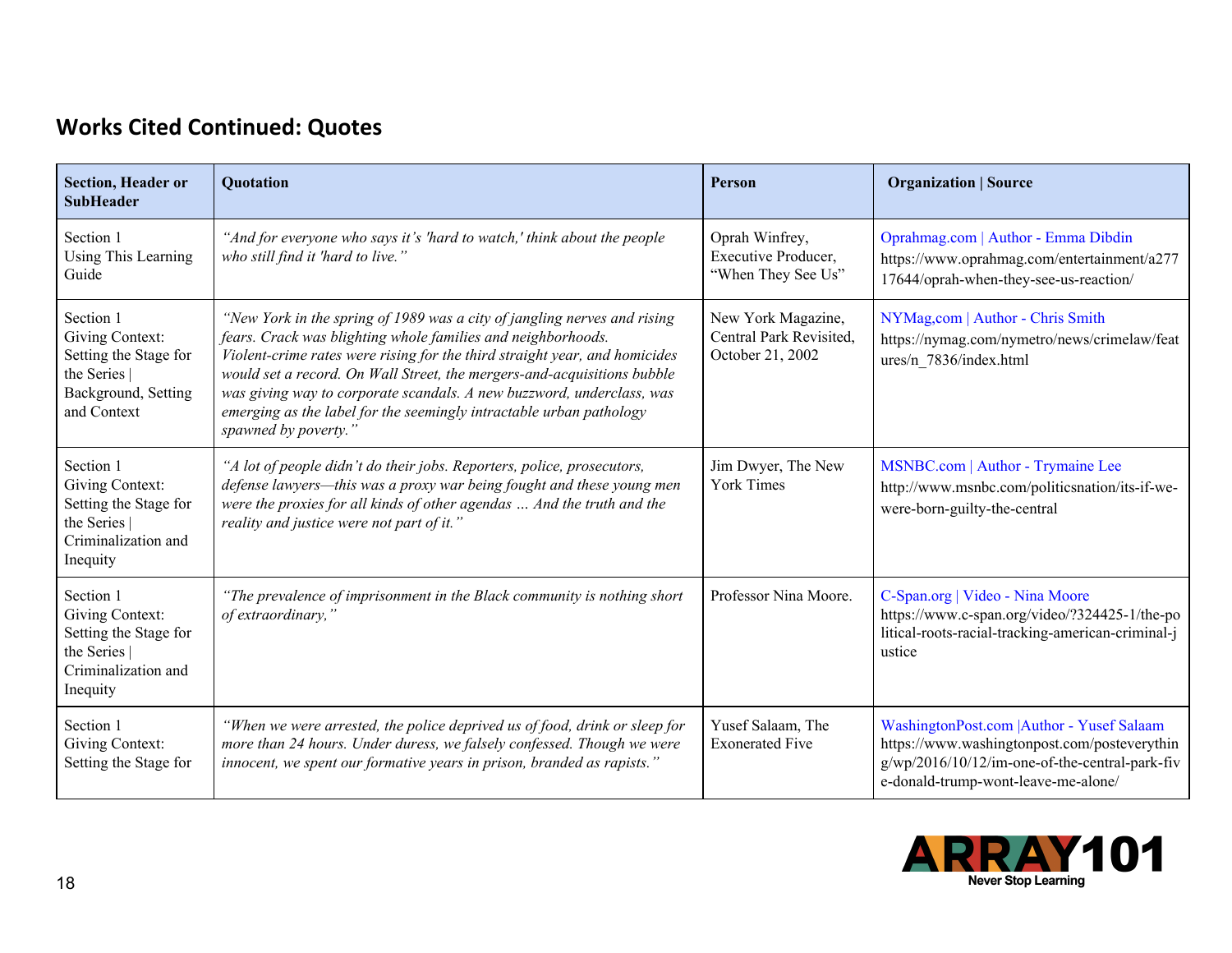| the Series   Power and<br>Positionality                                                          |                                                                                                                                                                                                                                                                                                                                                                                                                |                                                 |                                                                                                                                                  |
|--------------------------------------------------------------------------------------------------|----------------------------------------------------------------------------------------------------------------------------------------------------------------------------------------------------------------------------------------------------------------------------------------------------------------------------------------------------------------------------------------------------------------|-------------------------------------------------|--------------------------------------------------------------------------------------------------------------------------------------------------|
| Section 1<br>Giving Context:<br>Setting the Stage for<br>the Series   Power and<br>Positionality | "Racial disparities in the criminal justice system are no accident, but<br>rather are rooted in a history of oppression and discriminatory decision<br>making that have deliberately targeted Black people and helped create an<br>inaccurate picture of crime that deceptively links them with criminality."                                                                                                  |                                                 | Vera.org   Authors - Elizabeth Kai Hinton,<br>LeShae Henderson, Cindy Reed<br>https://www.vera.org/publications/for-the-recor<br>d-unjust-burden |
| Section 1<br>Giving Context:<br>Setting the Stage for<br>the Series   Rights and<br>Justice      | "We were just kids. People don't realize really how young we were,"<br>Richardson said. "We were just 14-years-old. They took it all from us."                                                                                                                                                                                                                                                                 | Kevin Richardson, The<br><b>Exonerated Five</b> | MSNBC.com   Author - Trymaine Lee<br>http://www.msnbc.com/politicsnation/its-if-we-<br>were-born-guilty-the-central                              |
| Section 1<br>Giving Context:<br>Setting the Stage for<br>the Series   Humanity                   | "There is that great proverb — that until the lions have their own historians,<br>the history of the hunt will always glorify the hunter."                                                                                                                                                                                                                                                                     | Chinua Achebe, Paris<br>Review, 1994            | NPR.com   Author - Annalisa Quinn<br>https://www.npr.org/sections/thetwo-way/2013/<br>03/22/175046327/chinua-achebe-and-the-brave<br>ry-of-lions |
| Section 1<br>Giving Context:<br>Setting the Stage for<br>the Series   Humanity                   | "Central Park Five' felt like something that had been put upon the real men<br>by the press, by the prosecutors, by the police," DuVernay notes. "It took<br>away their faces; it took away their families; it took away their pulses and<br>beating hearts. It dehumanized them. They are Yusef, Antron, Kevin,<br>Raymond and Korey. Those are their names and we need to know them and<br>say their names." | Ava Duvernay,<br>Filmmaker                      | Oprah Winfrey Presents: When They See Us<br>Now"<br>http://www.oprah.com/own-own/oprah-winfrey<br>-presents-when-they-see-us-now                 |
| Section 1<br>PART ONE - Lesson<br>Plan                                                           | "These were five kids who we tormented; we falsely accused; we pilloried<br>in the press; we attacked; we invented phrases for the imagined crimes that<br>we're accusing them of; and then we put them in jail. We falsely convicted<br>them and when the evidence turned out that they were innocent and they<br>were released, we gave a modest nod to fairness and we walked away from<br>our crime."      | Craig Steven Wilder,<br>Historian               | PBS.org   Video   Ken Burns<br>https://www.pbs.org/kenburns/the-central-park-<br>five/after-the-central-park-five                                |
| Section 1<br>Episode One Recap:                                                                  | "And so it became a huge story in New York City. It caught fire and<br>became a huge national story and really a lightning rod for a lot of                                                                                                                                                                                                                                                                    | Ava Duvernay,<br>Filmmaker                      | Democracynow.org   Interviewer - Amy<br>Goodman                                                                                                  |

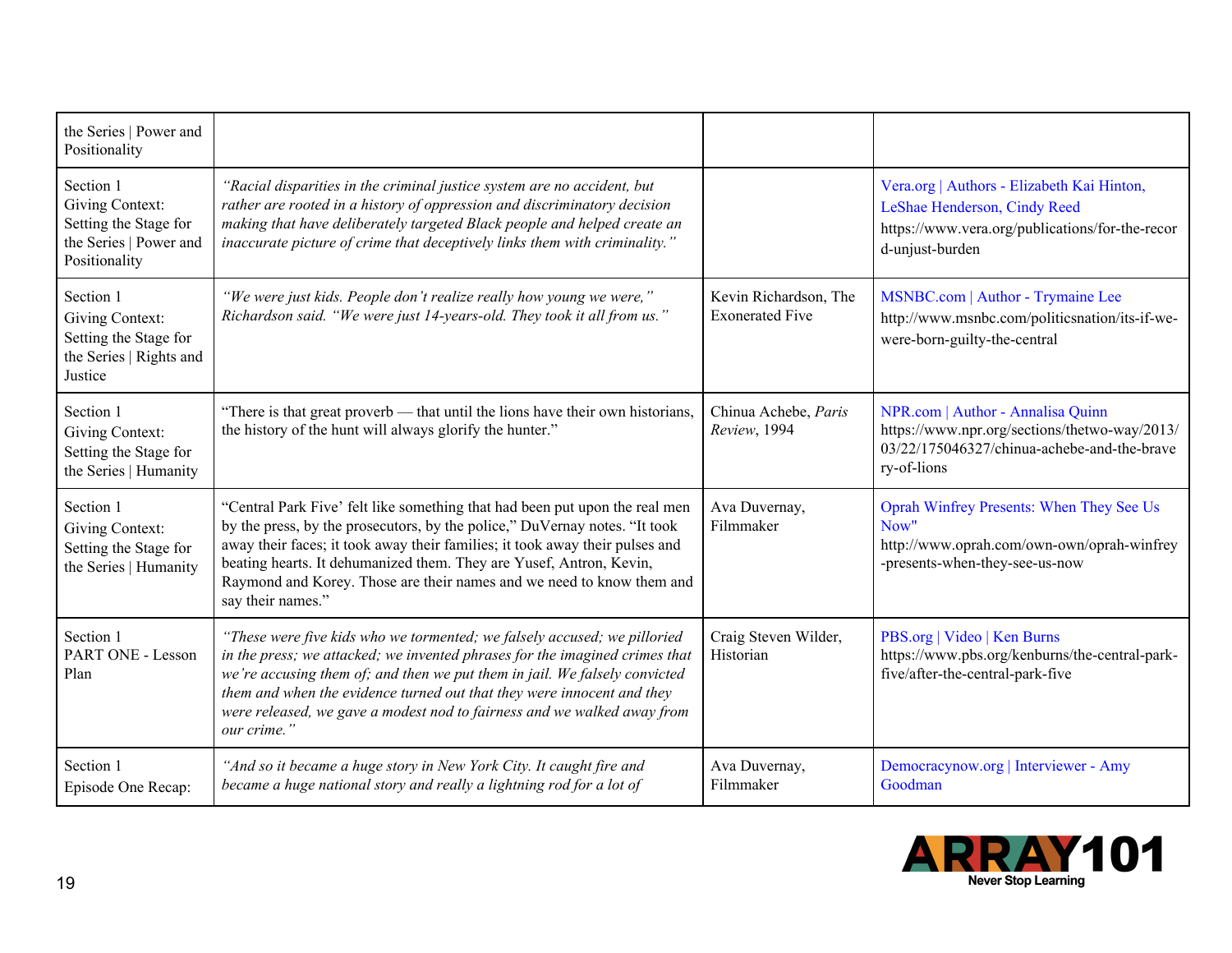|                                                                          | politicized rhetoric at the time, calling for the death, calling for the<br>lynching—Pat Buchanan called for their public lynching—calling for the<br>criminalization not just of these boys, but for all boys who were thought to<br>be "wilding," which we know is a manufactured word, thought to be<br>"superpredators," which we know is another manufactured word. And so<br>this created this whole toxic environment that, you know, then had<br>real-world effects in terms of the way that we see Black and Brown people<br>in this country, particularly boys, and particularly around issues of<br>criminality." |                                                                                             | https://www.democracynow.org/2019/6/7/ava<br>duvernay when they see us                                                                   |
|--------------------------------------------------------------------------|------------------------------------------------------------------------------------------------------------------------------------------------------------------------------------------------------------------------------------------------------------------------------------------------------------------------------------------------------------------------------------------------------------------------------------------------------------------------------------------------------------------------------------------------------------------------------------------------------------------------------|---------------------------------------------------------------------------------------------|------------------------------------------------------------------------------------------------------------------------------------------|
| <b>Additional Pull-Out</b><br>Quotes for Graphic<br>Designer - Section 1 | "We all got a role in the movement, don't we? If we make it to the<br>promised land free drinks is on me."                                                                                                                                                                                                                                                                                                                                                                                                                                                                                                                   | Keno Evol, Poet, "If We<br>Make It To The<br>Promised Land"                                 | <b>Youtube   Button Poetry</b><br>https://youtu.be/eF5 XfkRTdY                                                                           |
| <b>Additional Pull-Out</b><br>Quotes for Graphic<br>Designer - Section 1 | "The system put a mark on us. You're not the same as everyone else. And<br>nobody ever asked who we were. As Black and Brown people, it's as if we<br>were born guilty."                                                                                                                                                                                                                                                                                                                                                                                                                                                     | Yusef Salaam, The<br><b>Exonerated Five</b>                                                 | MSNBC.com   Author - Trymaine Lee<br>http://www.msnbc.com/politicsnation/its-if-we-<br>were-born-guilty-the-central                      |
| <b>Additional Pull-Out</b><br>Quotes for Graphic<br>Designer - Section 1 | "My hope is that WHEN THEY SEE US invites you to think about the<br>overall criminal justice system and all of the people ensnared within it, to<br>think about the millions of cases that are not dissimilar in many ways from<br>what was experienced by Kevin, Yusef, Raymond, Antron and Korey."                                                                                                                                                                                                                                                                                                                         | Ava DuVernay,<br>Filmmaker                                                                  | Oprah Winfrey Presents: When They See Us<br>Now"<br>http://www.oprah.com/own-own/oprah-winfrey<br>-presents-when-they-see-us-now         |
| Section 2<br>PART TWO - Lesson<br>Plan                                   | "Being at the time, I was 16, that I was older, I literally thought my life was<br>over right in front of me because I really didn't process I was receiving 5 to<br>10 years. I thought I might die right in jail because the whole world hated<br>$us.$ "                                                                                                                                                                                                                                                                                                                                                                  | Kevin Richardson,<br><b>Exonerated Five</b>                                                 | Netflix.com   Interview - Oprah Winfrey, Ava<br>DuVernay with Exonerated Five and WTSU<br>cast<br>https://www.netflix.com/title/81147766 |
| <b>Additional Pull-Out</b><br>Quotes for Graphic<br>Designer - Section 2 | "It also gives you an immediate sense of place. If you loved hip-hop, you<br>loved that song. If you were around during that time, you know that song<br>was going to put you right there. There was no heavy lifting that needed to<br>be done. I'm consciously recalling Spike's work and Public Enemy's work<br>in that moment and saying, You know what this is; this is where you are.<br>And the lyrics also fit so beautifully into the fight that's ahead. It's a tribute<br>but also a testament to the power of that work."                                                                                        | Ava DuVernay on the<br>choice of the hip hop<br>song Fight The Power in<br>WHEN THEY SEE US | Vulture.com   Author - Matt Zoller Seitz<br>https://www.vulture.com/2019/09/ava-duvernay<br>-when-they-see-us-netflix.html               |

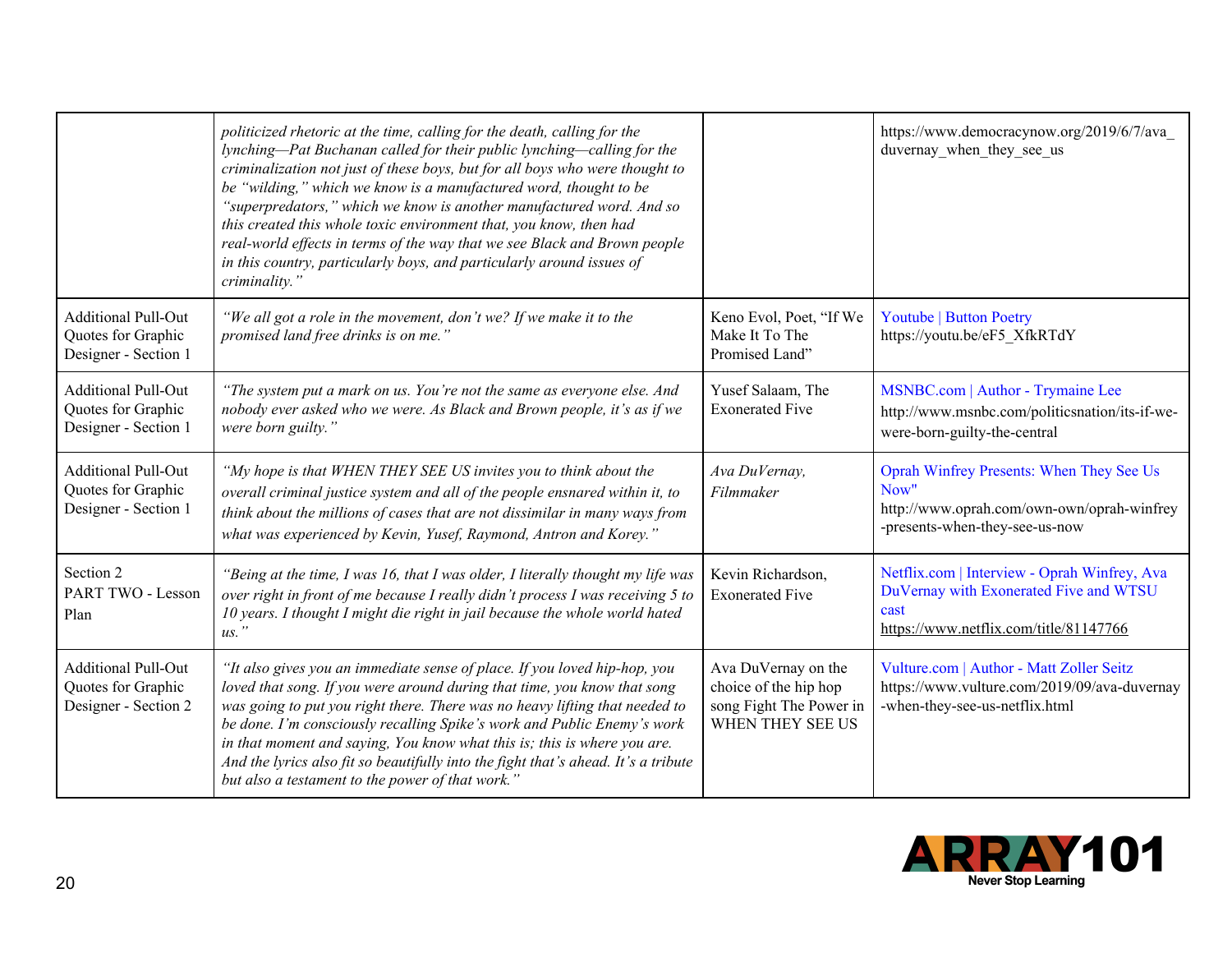| <b>Additional Pull-Out</b><br>Quotes for Graphic<br>Designer - Section 2 | "Data from the National Registry of Exonerations at the University of<br>Michigan shows that nationwide, 36% of minors who were later exonerated<br>falsely confessed to the crime. Moreover, 14- and 15-year-old children<br>falsely confessed in 57% of the cases where they were later exonerated. Yet<br>all over the country some states don't even require a parent to be notified,<br>let alone be present, when their child is being interrogated for a<br>felony-level offense." | James L. Dold<br>Baltimore Sun, June 24,<br>2019 | Baltimoresun.com   Author - James L. Dold<br>https://www.baltimoresun.com/opinion/op-ed/b<br>s-ed-op-0624-children-rights-20190620-story.ht<br>ml                      |
|--------------------------------------------------------------------------|-------------------------------------------------------------------------------------------------------------------------------------------------------------------------------------------------------------------------------------------------------------------------------------------------------------------------------------------------------------------------------------------------------------------------------------------------------------------------------------------|--------------------------------------------------|------------------------------------------------------------------------------------------------------------------------------------------------------------------------|
| Section 3<br><b>PART THREE -</b><br>Lesson Plan                          | "You try to live a normal life  But some of the things you've gone<br>through never go away  I had to stop caring about the labels people put<br>on me."                                                                                                                                                                                                                                                                                                                                  | Raymond Santana, The<br><b>Exonerated Five</b>   | MSNBC.com   Author - Trymaine Lee<br>http://www.msnbc.com/politicsnation/its-if-we-<br>were-born-guilty-the-central                                                    |
| Section 3<br>Episode Three Recap:                                        | "We continue to battle. When we went to prison, we were 14, 15,<br>16-year-old boys and now we're grown men. The mentality is different. You<br>sent us to prison and now we're warriors. We're fighters. We're not afraid<br>to battle. And now the war has become deeper because we see that the<br>system is set up to take away our youth, make them occupy a jail cell rather<br>than a college dorm. Our fight takes on a different ministry now."                                  | Raymond Santana, The<br><b>Exonerated Five</b>   | Complex.com   Author - Hannah Lifshutz<br>https://www.complex.com/pop-culture/2019/06<br>/korey-wise-yusef-salaam-raymond-santana-op<br>en-up-central-park-jogger-case |
| <b>Additional Pull-Out</b><br>Quotes for Graphic<br>Designer - Section 3 | "I'm supposed to transform people's lives. I'm supposed to tell people<br>about the criminal justice system by having gone through it with the worst<br>kind of label that you can place on any person in society. That is a part of<br>the peace. I've found meaning and I know who I am."                                                                                                                                                                                               | Yusef Salaam                                     | ShadowandAct.com   Interviewer - Brooke C.<br>Obie<br>https://shadowandact.com/after-when-they-see-<br>us-the-where-are-the-central-park-five-now                      |
| <b>Additional Pull-Out</b><br>Quotes for Graphic<br>Designer - Section 3 | "You try to live a normal life  But some of the things you've gone"<br>through never go away  I had to stop caring about the labels people put<br>on me."                                                                                                                                                                                                                                                                                                                                 | Raymond Santana                                  | MSNBC.com   Author - Trymaine Lee<br>http://www.msnbc.com/politicsnation/its-if-we-<br>were-born-guilty-the-central                                                    |
| Section 4<br>PART FOUR -<br>Lesson Plan                                  | "Now that you know, what will you do?"                                                                                                                                                                                                                                                                                                                                                                                                                                                    | Ava DuVernay                                     | Essence.com   Author - Paula Rogo<br>https://www.essence.com/entertainment/ava-du<br>vernay-says-people-should-be-held-accountable<br>-for-central-park-five-case/     |

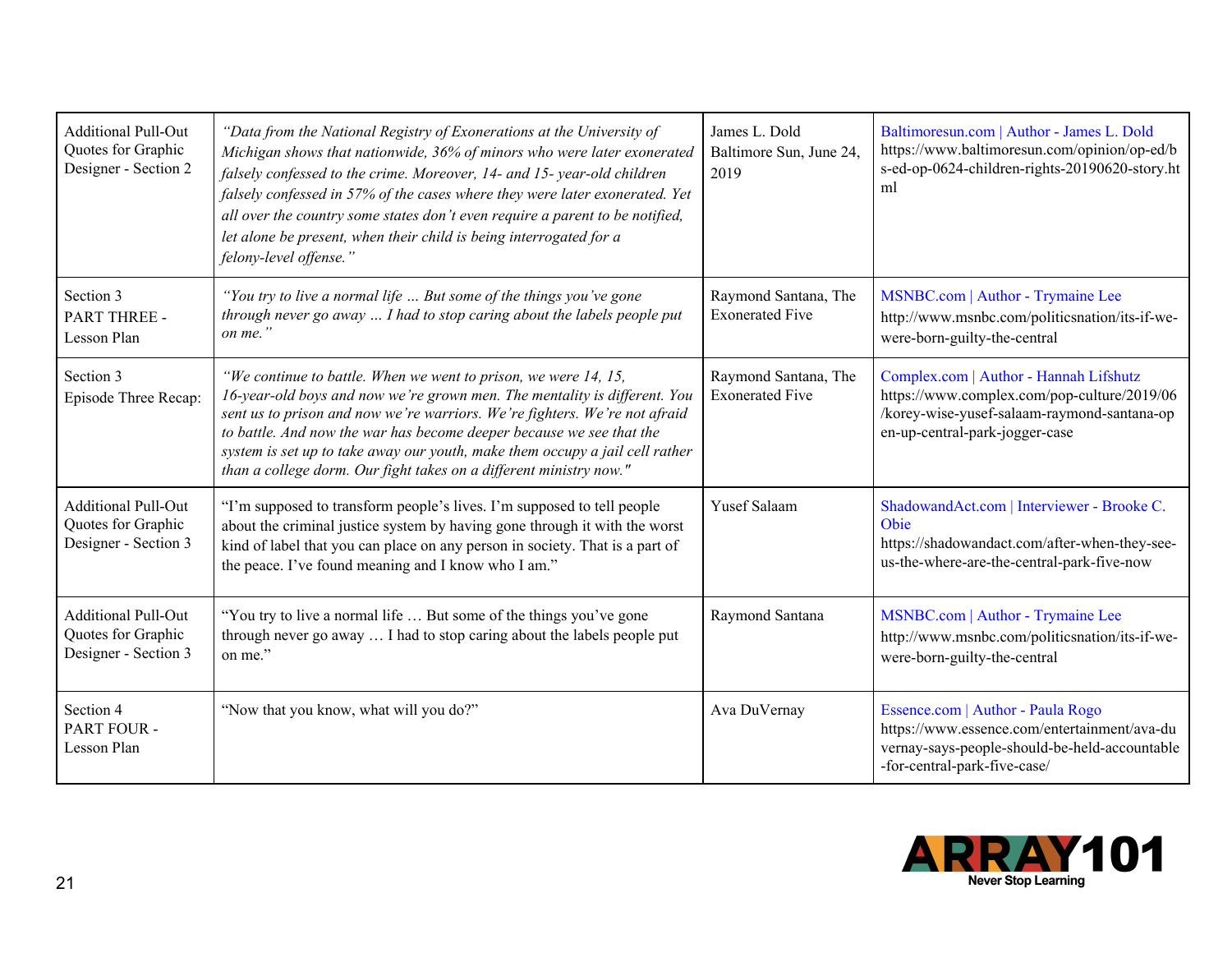| Section 4<br>Episode Four Recap                                                                               | "You can forgive, but you won't forget. You won't forget what you lost. No<br>money could bring that time back. No money could bring the life that was<br>missing or the time that was taken away."                                                                                                                                                                                                                                                                                                                                                                                                       | Korey Wise, The<br><b>Exonerate Five</b>                                       | Goodhousekeeping.com   Author - Heather<br>Finn<br>https://www.goodhousekeeping.com/life/enterta<br>inment/a27757516/korey-wise-central-park-five                                                                                       |
|---------------------------------------------------------------------------------------------------------------|-----------------------------------------------------------------------------------------------------------------------------------------------------------------------------------------------------------------------------------------------------------------------------------------------------------------------------------------------------------------------------------------------------------------------------------------------------------------------------------------------------------------------------------------------------------------------------------------------------------|--------------------------------------------------------------------------------|-----------------------------------------------------------------------------------------------------------------------------------------------------------------------------------------------------------------------------------------|
| Section 4<br><b>ACTIVITY ONE:</b><br>Criminal Justice:<br>"Broken" By Design -<br><b>Reflection Questions</b> | The American legal system has never been an institution of radical social<br>change. On the contrary, it has been an instrument of ruling class<br>oppression. The legal system, from its founding, was about preserving<br>distributions of wealth and property and white supremacy. If you go back<br>and read old Supreme Court cases, you'll see in every era the Supreme<br>Court and the federal courts and the state courts are reproducing the sort of<br>power dynamics of that era into what's called legal decision-making and<br>passing it off as legal reasoning."                          | Alec Karakatsanis,<br>Founder & Executive<br>Director of Civil Rights<br>Corps | TheIntercept.com   Author - Alice Speri<br>https://theintercept.com/2019/11/09/criminal-ju<br>stice-mass-incarceration-book/                                                                                                            |
| Section 4<br><b>ACTIVITY ONE:</b><br>Criminal Justice:<br>"Broken" By Design -<br><b>Reflection Questions</b> | "Following Reconstruction, our prisons transformed from places of<br>rehabilitation to money-making institutions through the use of chain gangs,<br>essentially a new form of slave laborThe criminal justice system became,<br>and remains, a new way to ensure the disenfranchisement of people of<br>color by using them as cheap labor for the powerful. This new American<br>ideology—that prisoners should be punished rather than<br>rehabilitated—created the sturdy foundation for the labor exploitation of<br>people of color and the status quo monopoly of political and economic<br>power." | Rettu Mody, Executive<br>Director of Restore<br>Oakland                        | Kennedy School Review, A Harvard Kennedy<br>School Student Publication   Author - Reetu<br>Mody<br>https://ksr.hkspublications.org/2014/12/05/the-c<br>riminal-justice-system-is-not-broken-its-doing-<br>exactly-what-its-meant-to-do/ |
| <b>Additional Pull-Out</b><br>Quotes for Graphic<br>Designer - Section 4                                      | "When we take a step back and view the system as a whole, how it operates<br>practically from cradle to grave in some communities, you have to ask<br>yourself what does it seem designed to do? Seems designed in my view to<br>keep sending folks right back to prison. And that is what in fact happens<br>the vast majority of time."                                                                                                                                                                                                                                                                 | Michelle Alexander,<br>Author, The New Jim<br>Crow                             | <b>TEDTalk  Youtube.com</b><br>https://www.youtube.com/watch?v=SQ6H-Mz6<br>hgw                                                                                                                                                          |
| <b>Additional Pull-Out</b><br>Quotes for Graphic<br>Designer - Section 4                                      | "It doesn't leave us. We've been home for over ten years. But we lost our<br>youth. We're just trying to move on as men. But we can never get back<br>what we lost."                                                                                                                                                                                                                                                                                                                                                                                                                                      | Kevin Richardson                                                               | MSNBC.com   Author - Trymaine Lee<br>http://www.msnbc.com/politicsnation/its-if-we-<br>were-born-guilty-the-central                                                                                                                     |